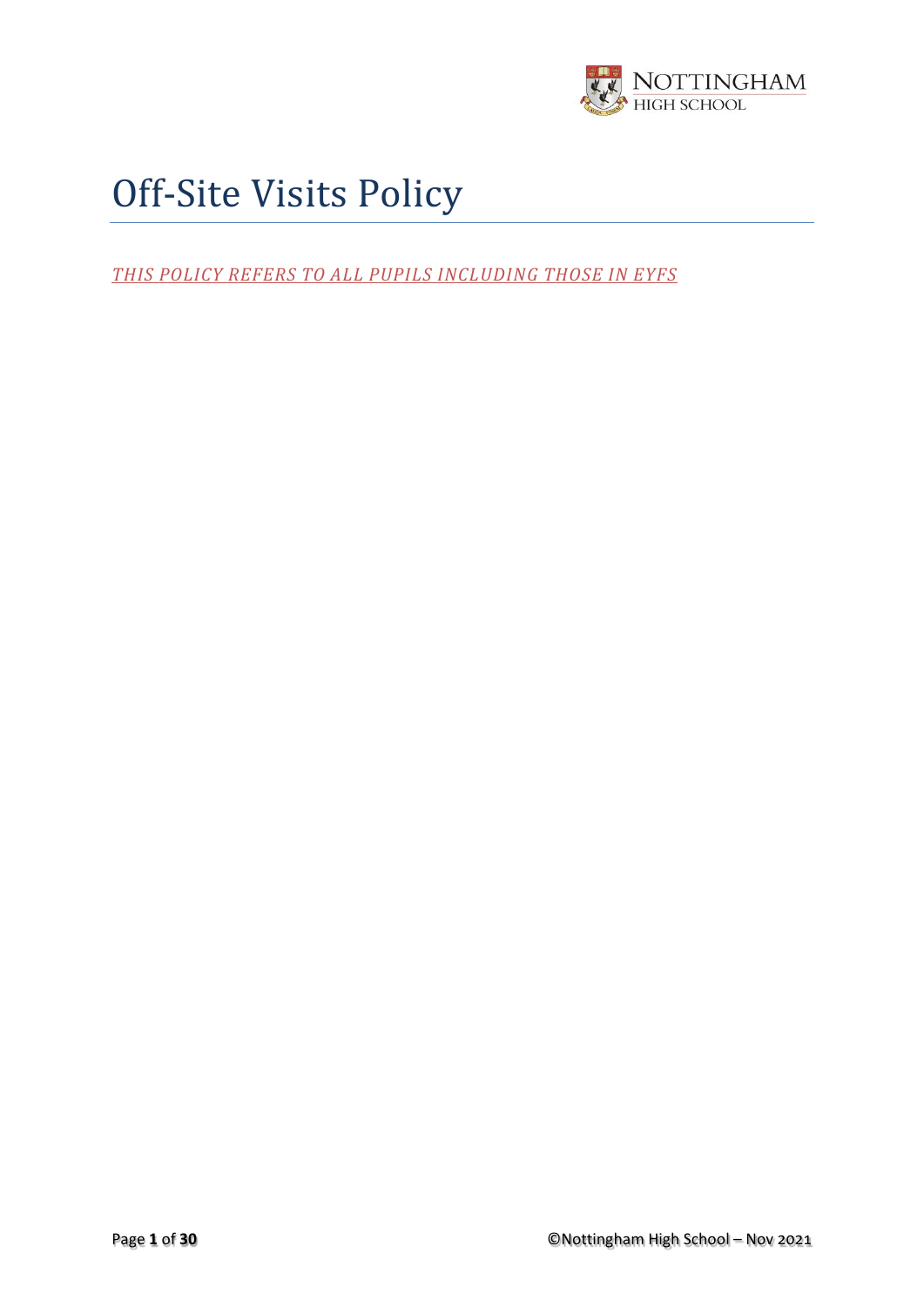

# **Contents**

| 1.  |  |
|-----|--|
| a.  |  |
| b.  |  |
|     |  |
|     |  |
|     |  |
|     |  |
| 2.  |  |
| 3.  |  |
| a.  |  |
| b.  |  |
| c.  |  |
| d.  |  |
| 4.  |  |
| a.  |  |
| b.  |  |
| 5.  |  |
| a.  |  |
| b.  |  |
| c.  |  |
| 6.  |  |
| a.  |  |
| b.  |  |
| 7.  |  |
| 8.  |  |
| 9.  |  |
| 10. |  |
| 11. |  |
| 12. |  |
| 13. |  |
| 14. |  |
| 15. |  |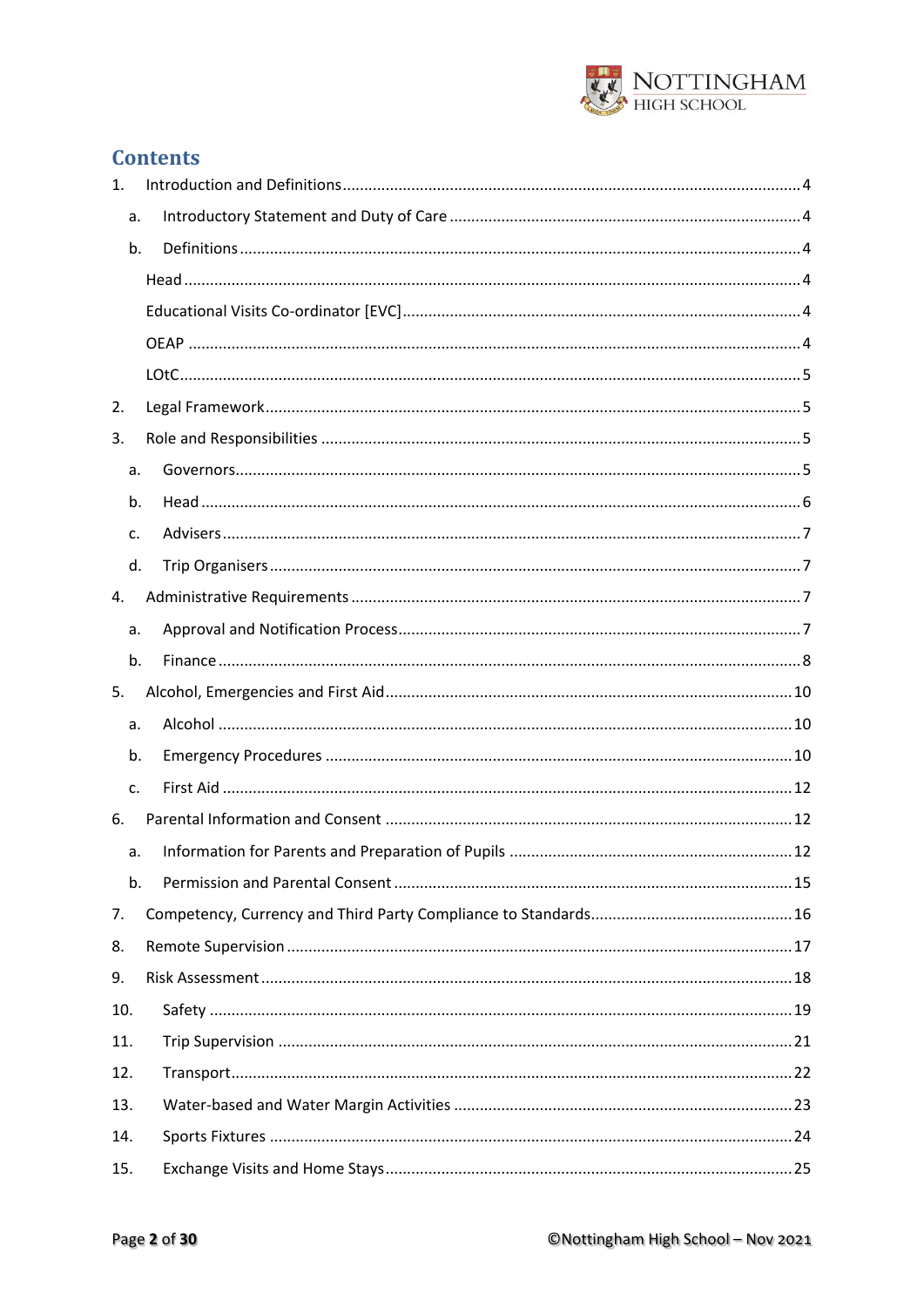

| Appendix B - Summary of Infant and Junior School Administrative Procedure  28 |  |
|-------------------------------------------------------------------------------|--|
|                                                                               |  |
|                                                                               |  |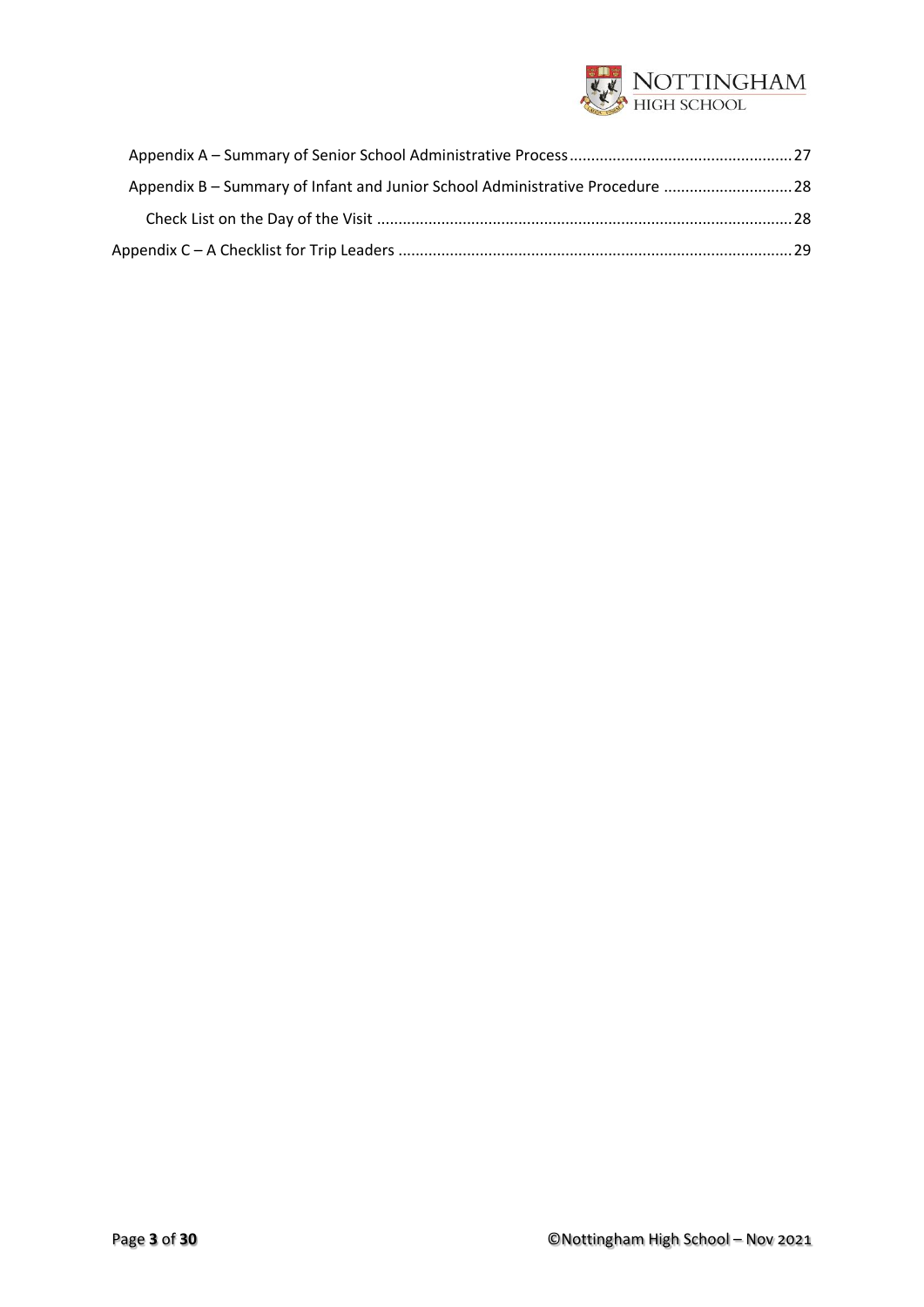

# <span id="page-3-0"></span>**1. Introduction and Definitions**

## <span id="page-3-1"></span>**a. Introductory Statement and Duty of Care**

During the Covid pandemic the School will follow the government guidelines at the relevant time and ensure that any travel restrictions are borne in mind. No trip will run which contravenes these regulations and any trip that is allowed will consider Covid 19 as part of its risk assessment.

Off-Site Visits form a very important part of the curriculum provision at Nottingham High School. The School recognises the educational value of off-site visits and their contribution to the personal and social development of the pupils. The purpose of this policy document is to ensure that all off-site visits are correctly planned, managed and supervised so that pupils can safely participate in the opportunities that are offered.

The standard of care required of a teacher is that which can reasonably be expected from teachers generally, applying skill and awareness of children's problems, needs and susceptibilities. It is expected that a teacher will do that which a parent with care and concern for the safety and welfare of his or her own child would do. However, the legal duty of care expected of an individual teacher is that which a caring teaching profession would expect of itself.

The legal liability of a teacher or head teacher for an injury which is sustained by a pupil on an Off-Site Visit depends on whether or not the injury to the pupil is a direct result of some negligence or failure to fulfil the duty of care on the part of their teacher or head teacher. There is no legal liability for any injury sustained by pupils unless there is proven negligence.

Those organising trips must be mindful of any requirements set by the School's insurers when planning visits.

## <span id="page-3-2"></span>**b. Definitions**

#### <span id="page-3-3"></span>**Head**

In respect of the Senior School, this shall mean the Headmaster; in respect of the Infant and Junior School, this shall mean the Head of Nottingham High Infant and Junior School.

#### <span id="page-3-4"></span>**Educational Visits Co-ordinator [EVC]**

This shall include a role which holds a different job title but who has undertaken the appropriate training. The School's EVC is currently the Headmaster (whilst the School does not have an Assistant Head Co-curricular) for Senior School Off-Site Visits and the Deputy Head (Pastoral) of the Infant and Junior School for Infant and Junior School Off-Site Visits. The Headmaster is supported in this work by a member of the Student Services staff who has received EVC training.

#### <span id="page-3-5"></span>**OEAP**

Outdoor Education Advisors Panel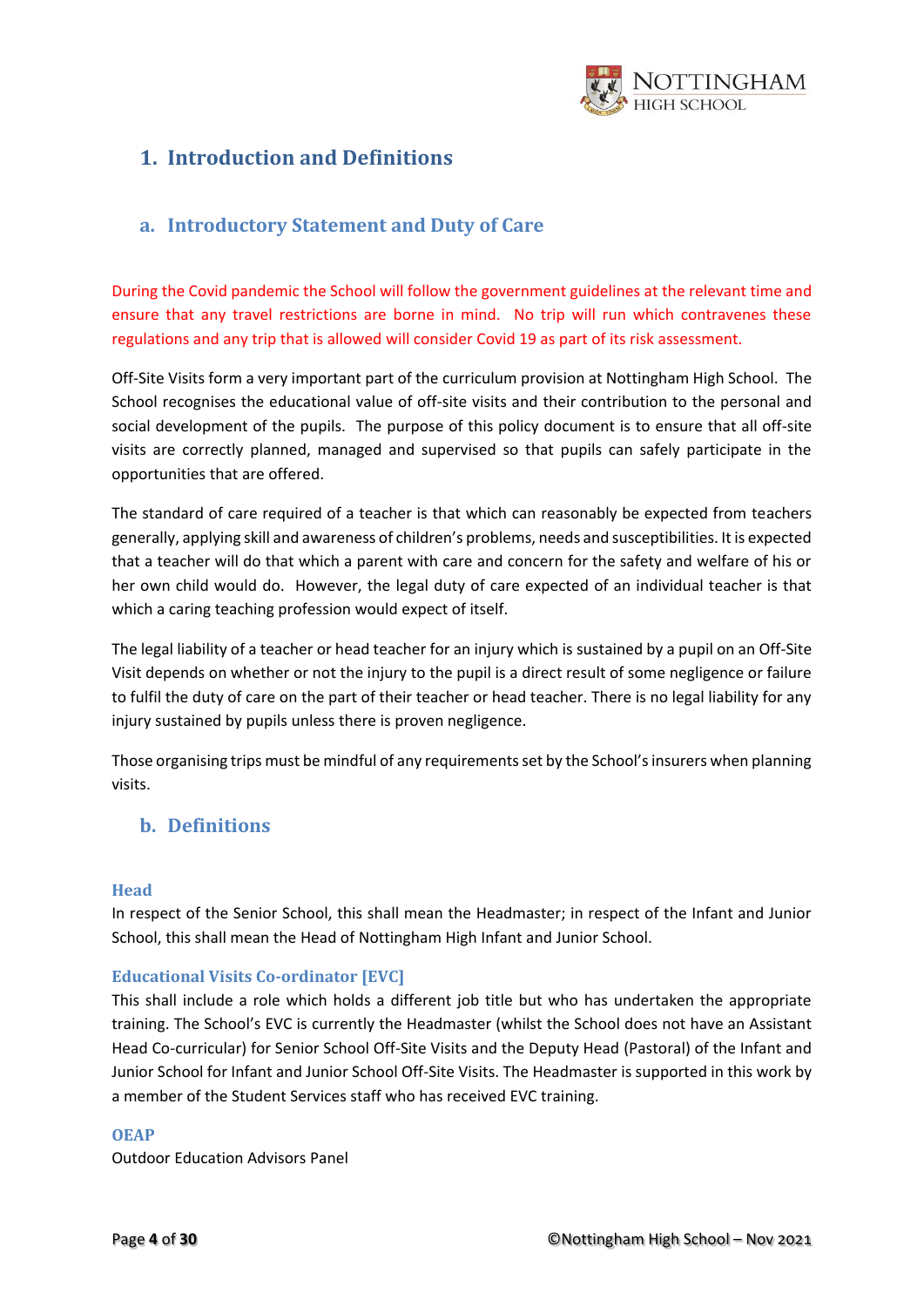

#### <span id="page-4-0"></span>**LOtC** Learning Outside the Classroom

<span id="page-4-1"></span>Reference to the male gender shall, where the context requires, include the female gender.

# **2. Legal Framework**

The Education (Independent School Standards) (England) Regulations 2014, as amended, state that the standard on Welfare, health and safety is met if:

"(a) arrangements are made to safeguard and promote the welfare of pupils at the school; and

(b) such arrangements have regard to any guidance issued by the Secretary of State."

Educational visits are not treated separately from other aspects of health and safety.

Government advice 'Health and safety on educational visits **-** Guidance to help schools understand their obligations when undertaking educational visits and other out of school activities' provides further guidance.

The School considers that the minimal nature of the requirements and guidance is insufficient, and has chosen to ensure that this policy has regard to the guidance provided by the OEAP website and guidance issued on that forum. If there appears to be any conflict between this policy and the guidance issued by the OEAP, this policy must be followed and clarification sought from the Assistant Head (Co-Curricular) or other Senior Management.

# <span id="page-4-2"></span>**3. Role and Responsibilities**

#### <span id="page-4-3"></span>**a. Governors**

The Governors should ensure that:

- i) They have an understanding of the legal framework within which Nottingham High School employees work in relation to all Off-Site Visits.
- ii) They are aware of the full breadth of their responsibilities for all young people.
- iii) There are clear policies and procedures (including an audit trail) to ensure that all employees are directed to follow their employers guidance.
- iv) Training is provided to ensure that employees understand the employer's guidance e.g. EVC Training, Visit Leader Training.
- v) Supporting information and advice is made available, e.g. there is a designated adviser or advisory team with appropriate resources to support policy implementation and compliance.
- vi) Policies and procedures are in place to ensure that legal duties, such as training, monitoring and guidance, are complied with.
- vii) Where duties are delegated, the roles and responsibilities of all are clearly defined and specified.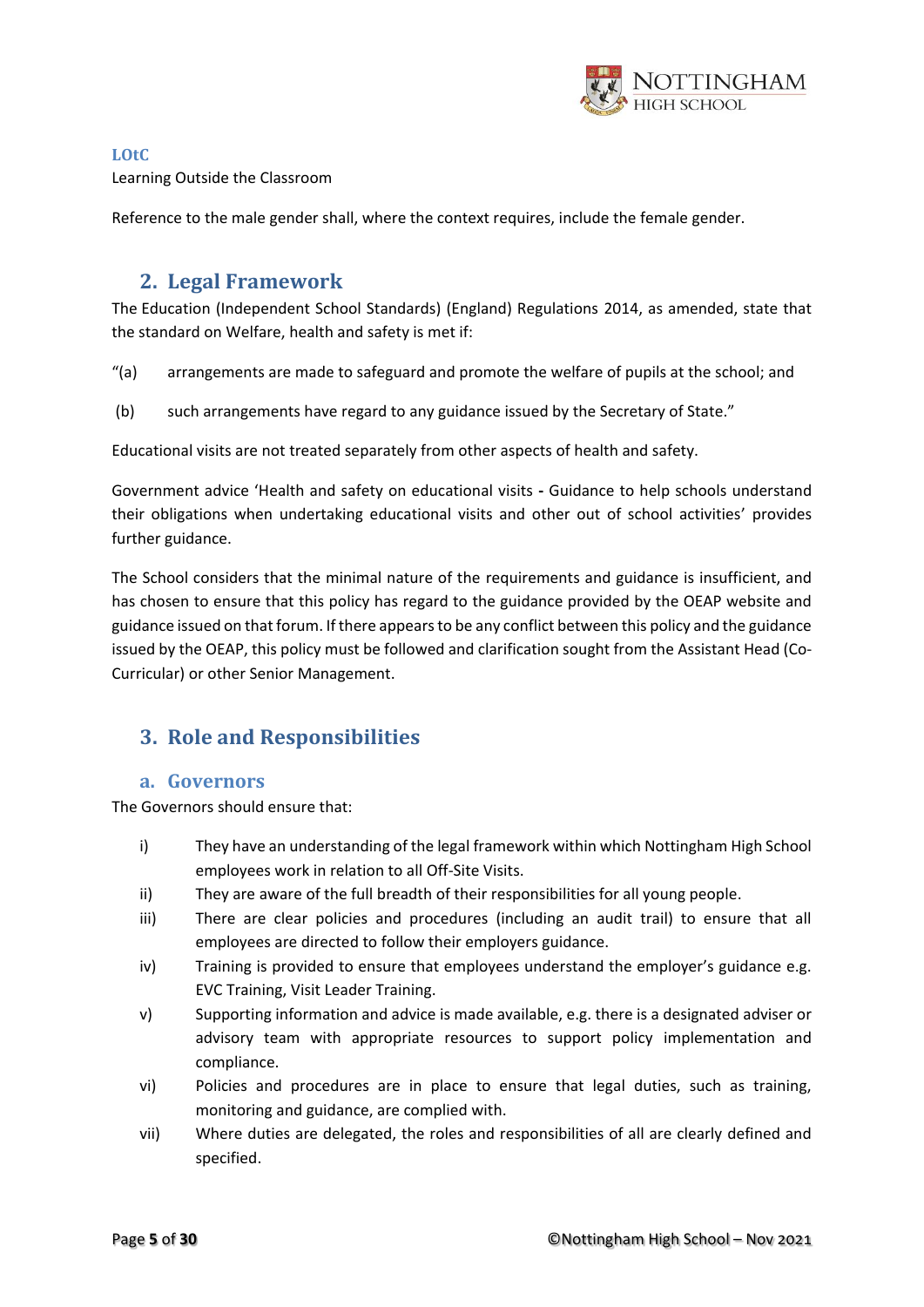

**NB -** The Governors delegate formal approval without exception to the Head, but still retain the right to require a formal update on what visits are occurring in the school term.

#### **b. Head**

<span id="page-5-0"></span>The Head should ensure that:

- i) All outdoor learning, off-site visits and Learning Outside the Classroom comply with this Policy and are notified or submitted for formal approval as required.
- ii) All staff involved are competent to carry out such responsibilities as they are allocated.
- iii) A suitable member of staff is designated as the EVC, or equivalent, and that the designated person meets employer requirements, including undertaking EVC Training.
- iv) If taking part in a visit or activity as either an Assistant Leader or as a group member, the Head is clear about their role and that he/she should follow the instructions of the designated Visit Leader (who will have sole charge of the visit).
- v) Suitable child protection procedures are in place, including vetting at an appropriate level of all voluntary helpers. Ensure that appropriate decisions are made about when volunteers or visitors are engaged in regulated activity and so should be subject to appropriate Disclosure and Barring Service (DBS) checks.
- vi) Sufficient time is allocated for staff to organise activities and visits properly.
- vii) A succession planning culture is supported to ensure sustainable activities and visits and the development of competent leaders and EVCs.
- viii) The EVC is supported in ensuring that all activities and visits are effectively supervised with an appropriate level of staffing.
- ix) The EVC is supported in ensuring that information has been shared with parents and that consent has been sought where necessary.
- x) Arrangements have been made for the medical needs and special educational needs of all the young people and staff.
- xi) Suitable transport arrangements are in place and meet any regulatory requirements.
- xii) Insurance arrangements are appropriate.
- xiii) Details related to off-site activities and visits (including personal details of both participants and staff) are accessible at all times to a designated 24/7 emergency contact(s) in case of a serious incident.
- xiv) Arrangements are in place for the Governors to be informed of such visits as they may require.
- xv) School policy identifies the types of visit that require a preliminary visit by staff.
- xvi) School policy formally adopts a set format for recording written risk assessments. Such assessments should be proportional, suitable and sufficient and based on the 'Principles of Sensible Risk Management'.
- xvii) Where the activity or visit involves a third party provider, appropriate assurances have been obtained.
- xviii) School policy includes appropriate emergency procedures in case of a major incident.
- xix) School policy includes a procedure to ensure that parents are appropriately informed in the event of a serious incident.
- xx) Serious incidents are reported where necessary under the requirements of RIDDOR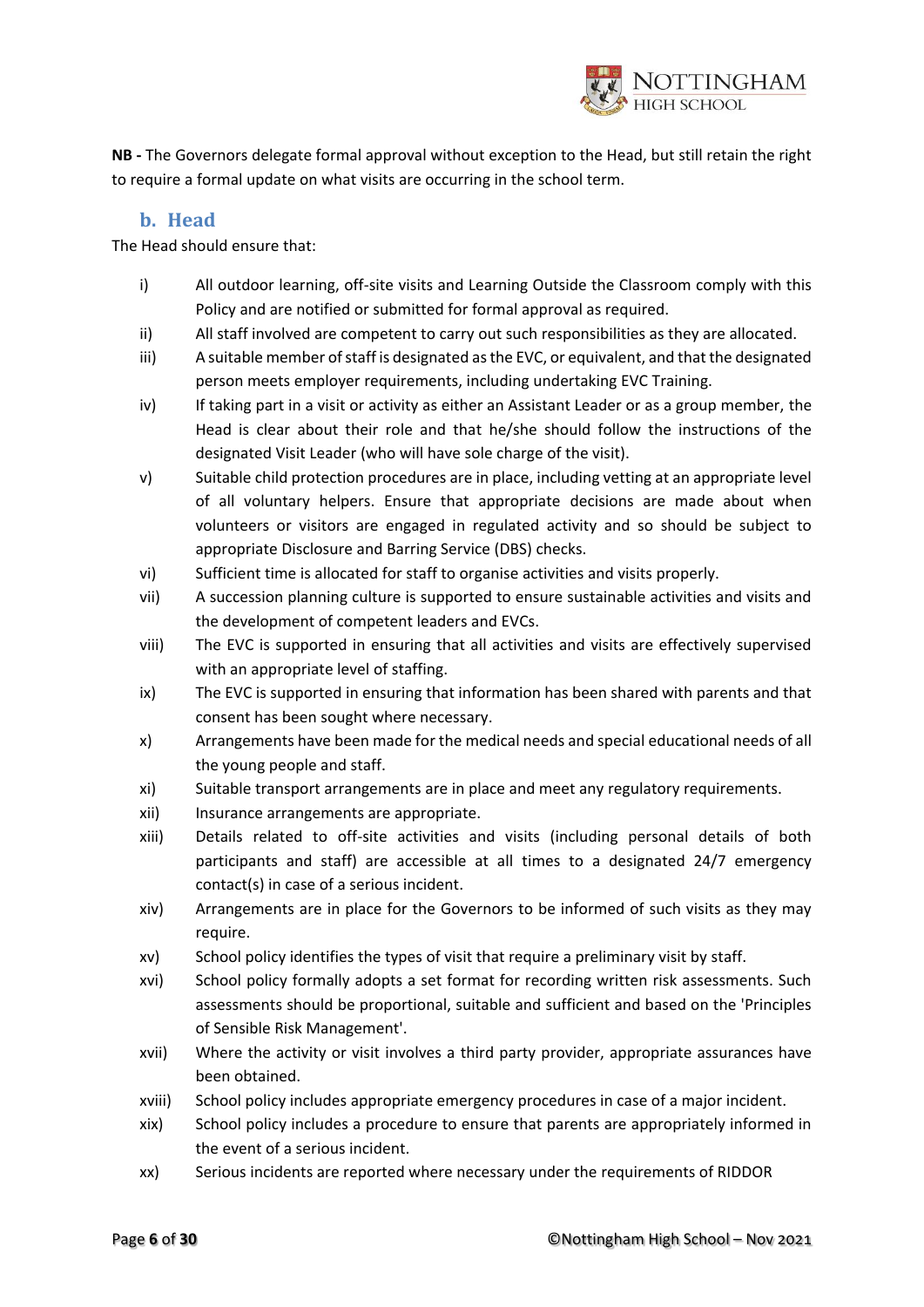

## **c. Advisers**

<span id="page-6-0"></span>Where the necessary expertise or experience does not exist within the School, the School will consult appropriate National Governing Bodies or other qualified advisers in planning and delivering off site visits.

## **d. Trip Organisers**

<span id="page-6-1"></span>Trip organisers will ensure that they are fully aware of and follow the requirements of this policy, ensure that they undertake all necessary training, and ensure that they support the Head and Governors in meeting the School's obligations to the safe delivery of off site visits.

Trip Organisers and Group Leaders must be aware that alternative arrangements may need to be implemented on the trip, should a visit plan be significantly changed or cancelled (Plan B).

# <span id="page-6-2"></span>**4. Administrative Requirements**

### <span id="page-6-3"></span>**a. Approval and Notification Process**

- i) The Governors have delegated formal approval of off-site visits to the Head and SMT without exception, but still retain the right to require a formal update on what visits are occurring in the school term.
- ii) A summary flowchart of the processes can be found in Appendix A (Senior section) and Appendix B (Infant and Junior sections).
- iii) For Senior School Off-Site Visits, the organiser has initial discussions with their line manager, Assistant Head Co-Curricular (EVC), Deputy Head Academic (dates and curriculum issues) and, where appropriate, the Head to consider feasibility, prospective dates, curriculum issues, appropriateness, costing etc. For Infant and Junior School Off-Site Visits, the organiser should have such discussions with their line manager, the Deputies and Head of the Infant and Junior Schools.
- iv) If required, the organiser seeks advice and support from the EVC on issues such as risk assessments, supervision requirements, information for parents, administrative arrangements, clarification of school policy etc.
- v) The organiser submits an electronic Trip Form request using the customised Evolve system. Attachments must include:
- Proposed letter and information to parents;
- Names of pupils and supervisors, if known at this stage;
- Risk assessment(s).
- vi) The organiser submits the Trip Form to the Administrator who then passes the application to the EVC for initial approval. Hopefully, any problems or errors are spotted at this stage, in which case the application will be returned to the organiser for re-submission.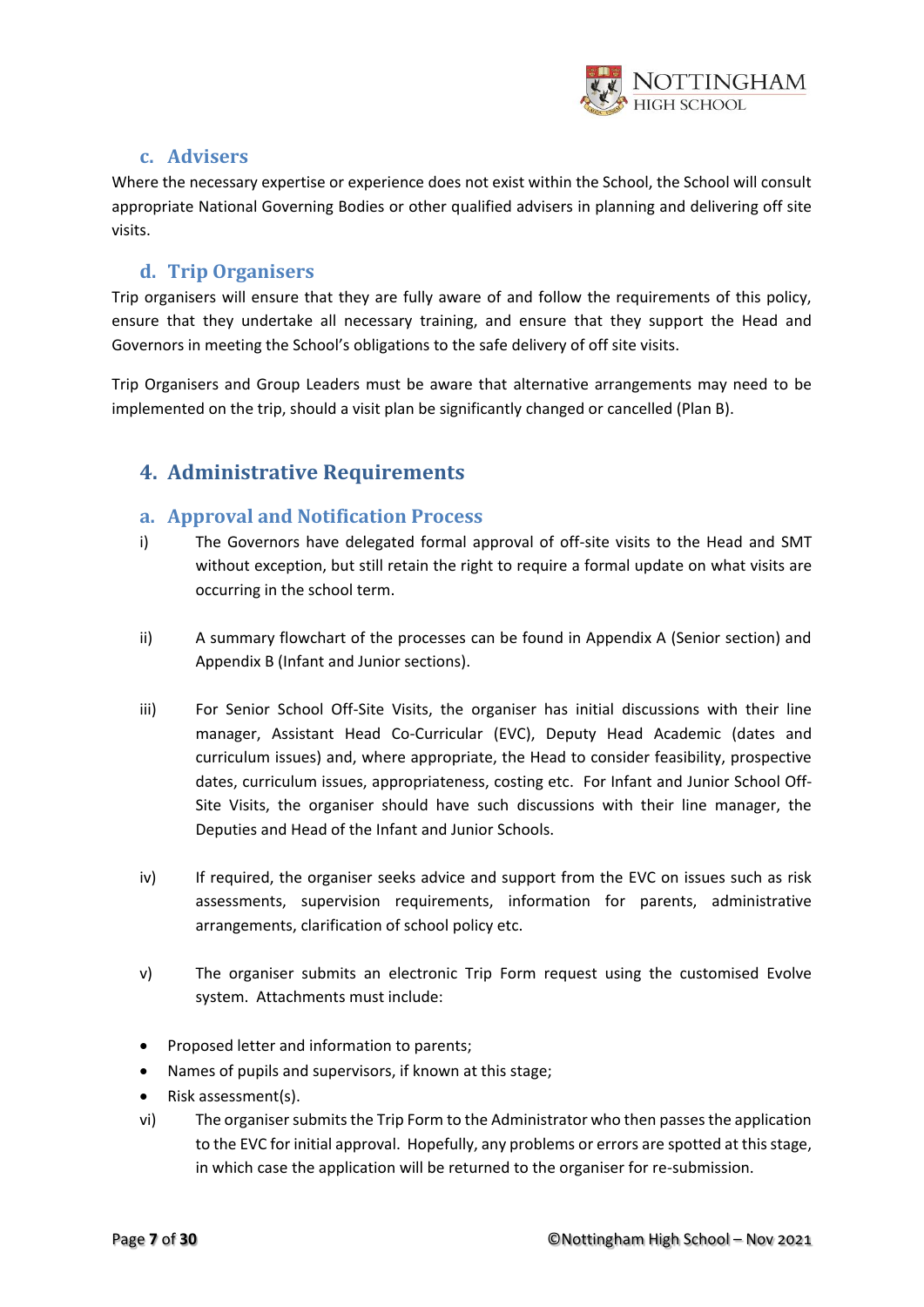

- vii) The application is approved by the Deputy Head (Academic) (dates, calendar clashes, staffing concerns), checked (when appropriate) regarding staffing, School Contact nominated and then finally approved by either the Assistant Head Co-Curricular (EVC) or the Head in the case of Senior School Off-Site Visits. Approval is by the Head of the Infant and Junior School for Infant and Junior School Off-Site Visits with IJS Deputy (Pastoral) being the EVC.
- viii) The School Nurse and Database Administrator are informed of the trip via Evolve. The Trip Leader should liaise with the School Nurse over any potential medical or allergy issues and First Aid kits.
- ix) The organiser proceeds to make arrangements for the visit and liaises with the Administrator regarding Parental Consent Requests (if required) and further communications with parents. Support for Trip Leaders regarding finances should be through discussion with the Finance and Operations Departments.
- x) All visits require the Trip Leader to complete a pre-departure check list with the Trips Administrator or EVC. The check list must be completed and signed at least 24 hours before departure. Final checks are made on group lists, contact details, consent forms, risk assessments, competence/currency log of supervisors etc.
- xi) If the visit is scheduled to occur during school hours only, the Administrator provides a copy of the Group List for the Staff Room notice board. The Emergency School Contact is School Reception. Reception should have access to trip details via Evolve.
- xii) If the visit occurs outside school hours (either totally or in part), there will be a designated School Contact from the SMT. The emergency number should not be shared with parents.
- xiii) Prior to departure an accurate register should be taken using Evolve.
- <span id="page-7-0"></span>xiv) After the visit, the organiser gives a written record of any injuries/significant illnesses to the School Nurse using the accident report form and informs SMT of any significant issues encountered during the visit.
- xv) An evaluation should be completed on Evolve.

#### **b. Finance**

i) All day trips during term time which are integral to the curriculum and teaching syllabuses are covered by the school fees. The Deputy Head (Academic), and the Head of Nottingham High Infant & Junior School are to decide whether trips meet these criteria.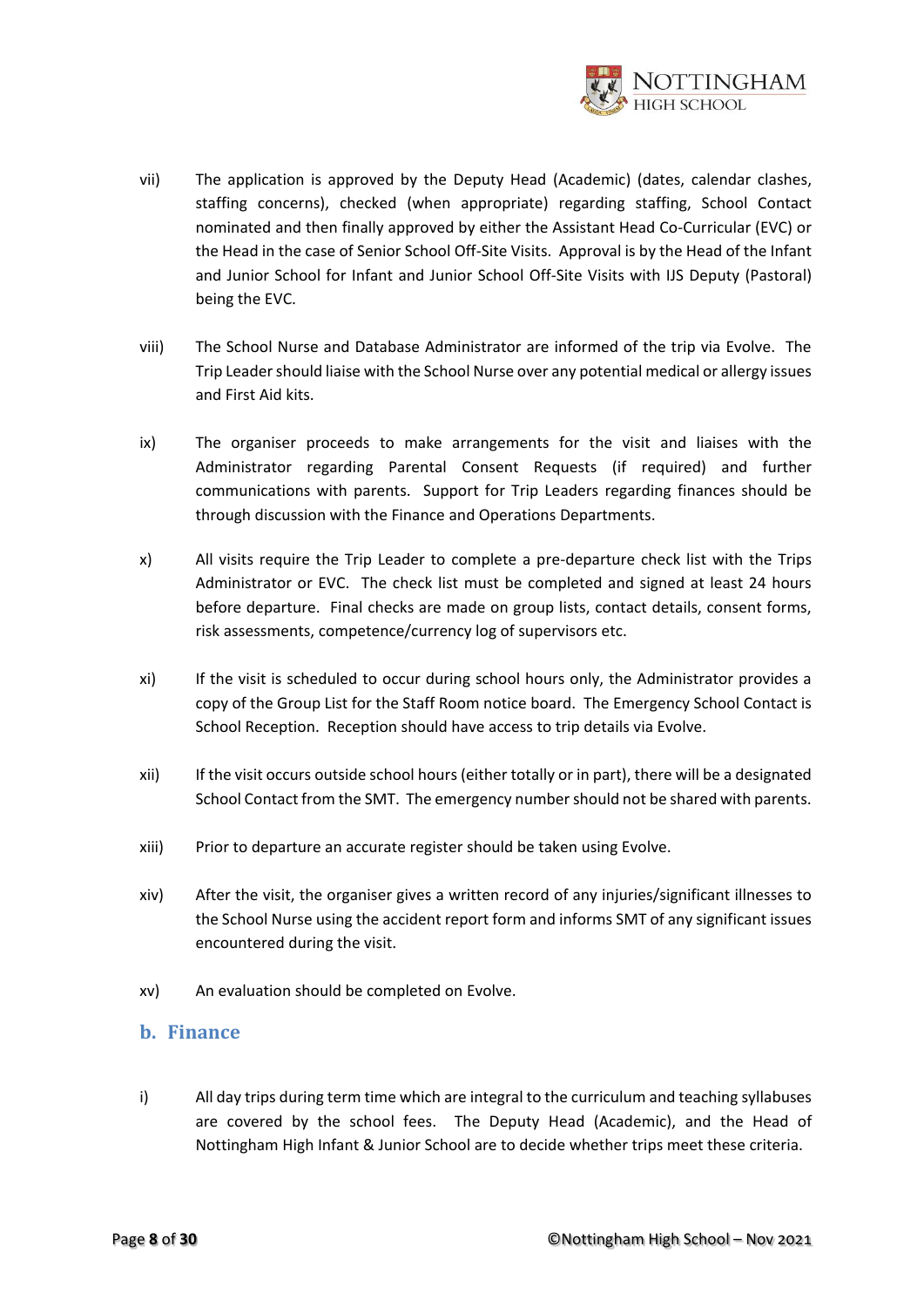

- ii) Organisers should charge parents and guardians for other trips only after consultation with SMT.
- iii) All financial transactions must be arranged in consultation with the School's Finance Department and Operations Department, who can advise on the use of the Wisepay system or any other method of collecting monies. Organisers must keep all receipts and provide an account of expenditure which must be given to the Finance Department after the visit.
- iv) All payments by parents must be paid directly to the school, even if a third party provider is involved who is prepared to invoice parents.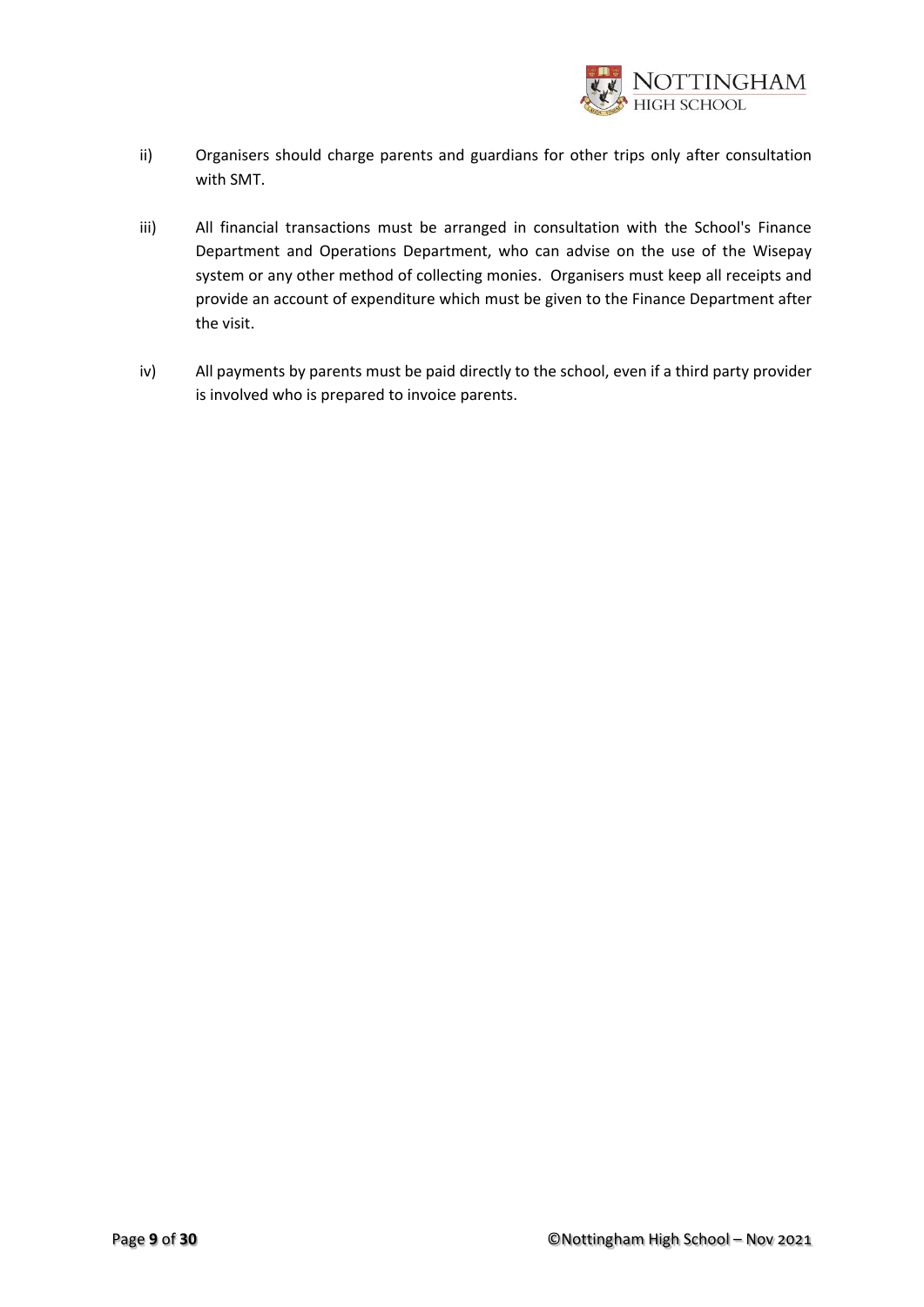

# <span id="page-9-0"></span>**5. Alcohol, Emergencies and First Aid**

## <span id="page-9-1"></span>**a. Alcohol**

- i) The Nottingham High School policy on Alcohol, Smoking, Drugs and Substance Abuse for pupils and the accompanying instructions to staff (published in the Staff handbook) must be observed.
- ii) If organisers wish to allow the consumption of alcohol on residential trips, they must send a copy of the Nottingham High School Policy on Alcohol, Smoking, Drugs and Substance Abuse to the parents of all the pupils before each visit.
- iii) Organisers of residential trips may wish to impose a zero alcohol rule, even though the Nottingham High School Policy on Alcohol, Smoking, Drugs and Substance Abuse might allow some pupils to drink. Such a decision must be stated in writing as part of the information sent to parents, and pupils must be clearly briefed in advance. This applies to all pupils and not just to those of an age who are entitled to consume alcohol.
- iv) The School's policy applies on trips abroad, except in countries where the law is more stringent, in which case the law applies. Organisers of foreign trips need to be aware of the legal drinking ages (for both consumption and purchase) of the destination country.
- v) Drivers must not consume alcohol, even if they consider that doing so would keep them below the legal minimum blood alcohol limit.
- vi) On residential trips, at least one adult supervisor (plus, where relevant, a nominated driver) must be alcohol free at all times.

## <span id="page-9-2"></span>**b. Emergency Procedures**

- i) Staff should carry an 'aide-memoire' outlining what their response should be in an emergency. This should be a summary of the emergency procedures outlined below as well as a list of all the key telephone numbers, including the School Contact.
- ii) Establish the nature and extent of the emergency as quickly as possible.
- iii) Ensure that all of the group are safe and looked after. Arrange to return to base as early as possible.
- iv) Establish the names of any casualties and get immediate medical attention for them. Administer first aid if you have been trained and feel capable.
- v) Ensure that all group members who need to know are aware of the incident and that all group members are following the emergency procedures. Decide, if appropriate, who is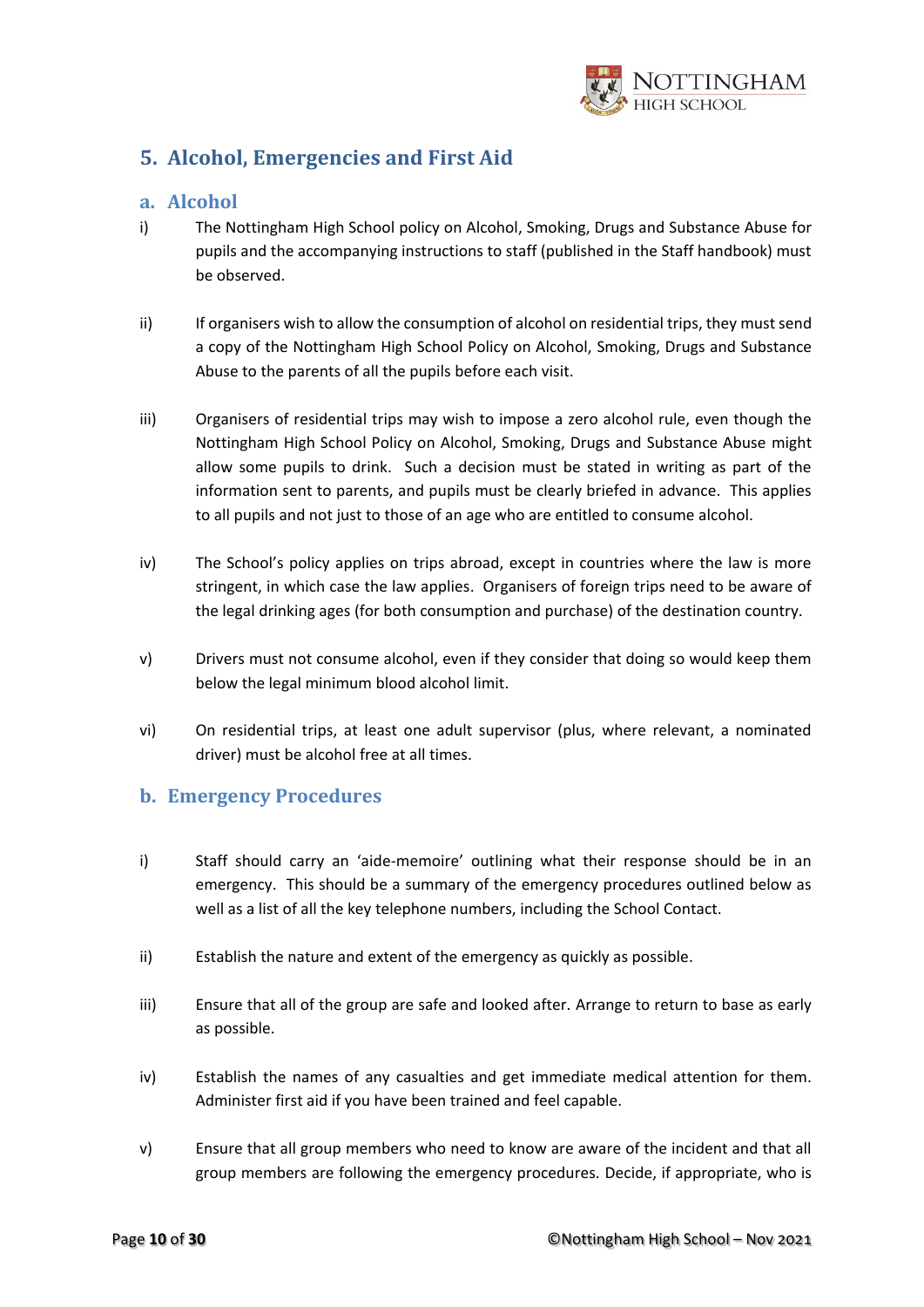

in charge and exactly what responsibilities are to be taken by each adult member of the group.

- vi) Ensure that an approved adult supervisor accompanies casualties to hospital and that the rest of the group is adequately supervised at all times and kept together.
- vii) If staffing allows, arrange for one adult to remain at the site of the incident to liaise with the emergency services until the incident is over and all children accounted for.
- viii) Notify the police if necessary.
- ix) Notify the British Embassy/Consulate if an emergency occurs abroad. The organiser must know the contact details before the trip takes place.
- x) Inform the School Contact. School Contact numbers should be accessible at all times during the visit. The School Contact can be used to inform parents and next of kin of both pupils and supervisors. The School Contact will inform parents of any delays.
- xi) Details of the incident to pass on to the School Contact should include:
- Nature, date and time of incident;
- Location of incident;
- Names of casualties and details of their injuries;
- Names of others involved so that parents can be reassured;
- Action taken so far;
- Action yet to be taken (and by whom);
- Contact details for the group and group leader.
- xii) If applicable, notify the insurers, especially if medical assistance is required (this may be done by the School Contact).
- xiii) If applicable, notify the provider/tour operator (this may be done by the School Contact).
- xiv) Ascertain telephone numbers for future calls. Mobile phones may be subject to technical difficulties and should not replace usual procedures.
- xv) Write down accurately and as soon as possible all relevant facts and witness details and preserve any vital evidence.
- xvi) Keep a written account of all events, times and contacts after the incident. Ensure accident forms are completed as soon as possible and passed to the School Nurse.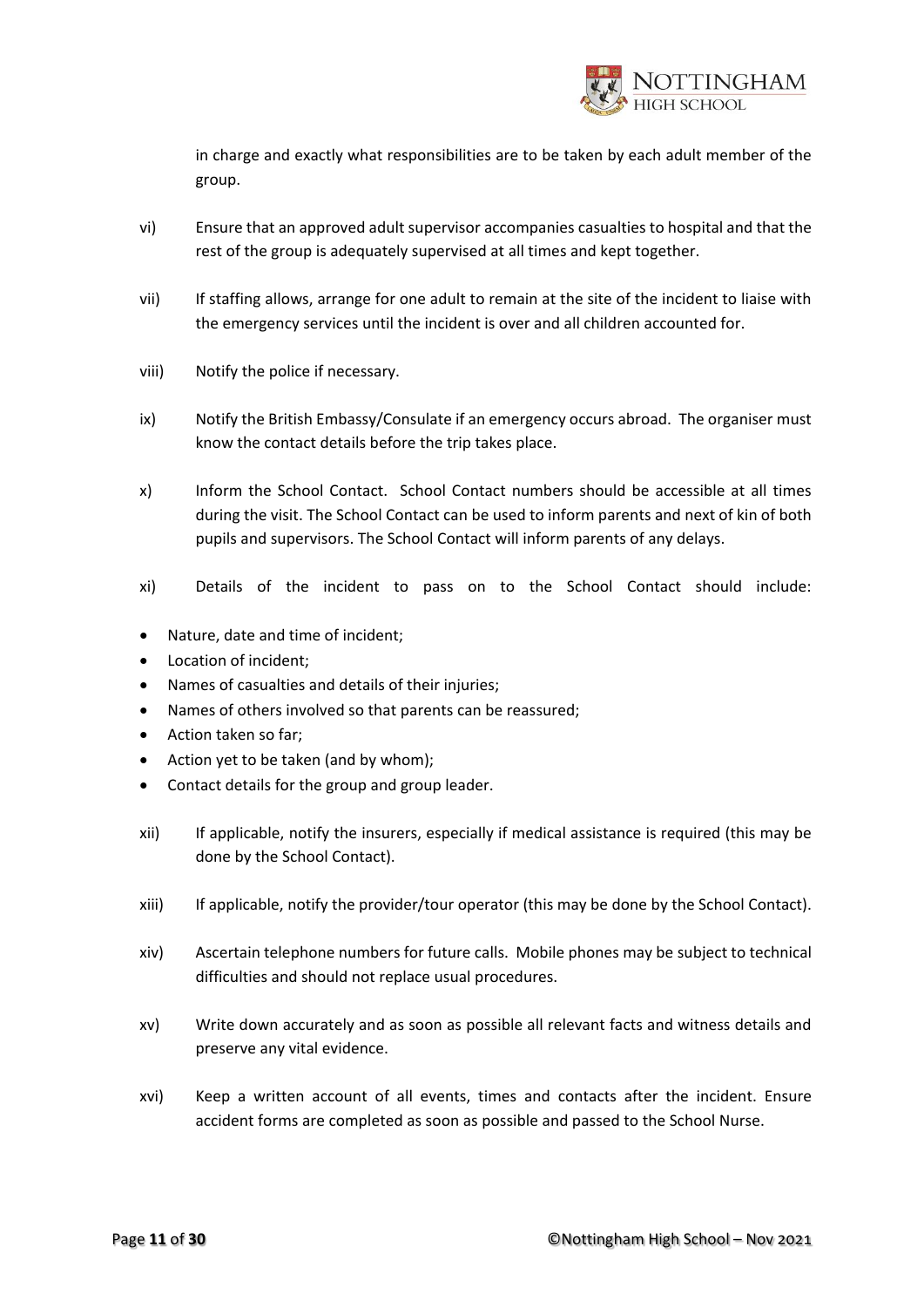

- xvii) No-one in the group should speak to the media. Names of those involved in the incident should not be given to the media as this could cause distress to their families. Media enquiries should be referred to the School Contact and by them to the Head.
- xviii) No-one in the group should discuss legal liability with other parties. If applicable the School Contact should inform the insurers especially if medical assistance is required.
- xix) In the event of a major incident, inform the School Contact. School Contact numbers should be accessible at all times during the visit. The School Contact should be used to inform parents and next of kin of both pupils and supervisors. The School Contact can inform parents of major delays. In the case of a major incident the School Contact should also inform the Head (or in their absence one of the Deputy Heads). Divert incoming calls to the trip emergency phone to a member of SMT designated by the School Contact. Ensure that the School Contact has a number that the trip leader can be contacted on.
- xx) In the event of a minor or major incident, trip leaders should consider the point at which pupils should call home to provide reassurance to parents. Ensure a member of the supervising team is on hand during this call, and speaks to parents also, to provide further reassurance and detail.

### <span id="page-11-0"></span>**c. First Aid**

- i) First aid should form part of the risk assessment (Section 9). Before any off-site activity takes place, the Trip Leader should assess what level of first aid might be needed.
- ii) For adventurous activities, visits abroad, residential visits, sports events and all outings involving EYFS pupils, at least one of the adult supervisors must hold a current and appropriate first aid qualification which, for EYFS visits, must include a qualification in paediatric first aid.
- iii) A suitable first-aid kit, provided by the School Nurse, must be taken on all visits.

# <span id="page-11-1"></span>**6. Parental Information and Consent**

#### <span id="page-11-2"></span>**a. Information for Parents and Preparation of Pupils**

- i) Parents must receive information on all visits in which their child is participating. The amount of information provided for parents will obviously vary according to the type of trip and the time spent away.
- ii) As a basic minimum, the following details should be given well in advance in respect of all trips:
- Destination and purpose of the trip;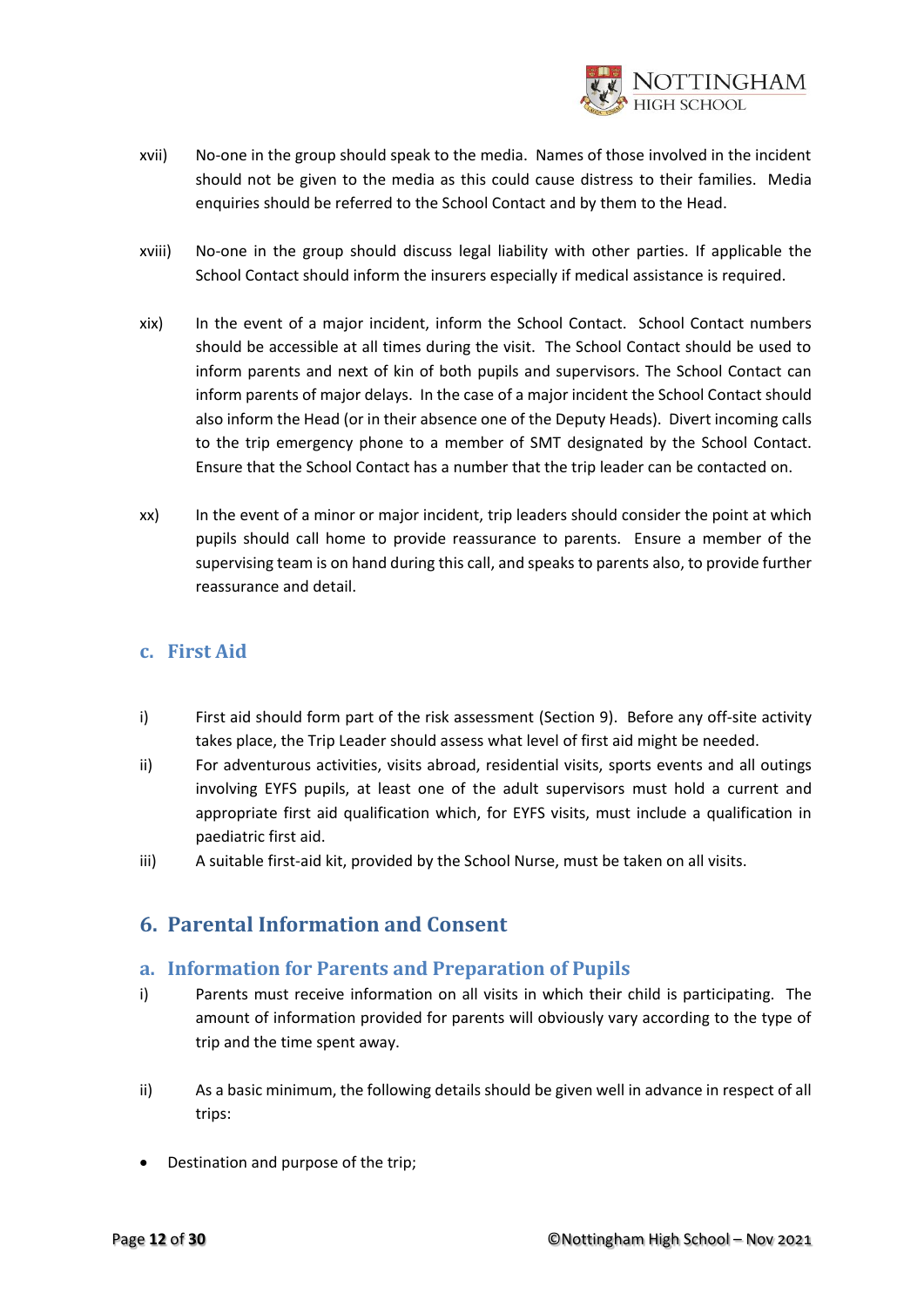

- Names of the organiser, other staff and other adults;
- Contact details for the group leader during the visit, including mobile phone number;
- Dates and times of departure;
- Dates and times of return;
- Method of travel;
- Arrangements for delayed return;
- Requirements for the journey;
- Clothing and personal equipment that needs to be brought;
- Specific rules and code of conduct;
- Details of potential hazards and their management;
- Explanation about any financial aspects;
- Notification of any remote supervision with details of the supervision arrangements;

iii) Additional advance information, as appropriate, may include:

- A statement of whether insurance cover is included or not;
- Details of any insurance cover with the names and addresses of the insurers;
- A statement of whether or not alcohol may be consumed;
- A copy of the School's policy on Alcohol, Smoking, Drugs and Substance Abuse (only if alcohol is to be consumed);
- Whether there is a minimum number of pupils required and if so, the arrangements for refunds if the number is not attained;
- Activities and visits in which pupils will be allowed to participate and whether these are included in the cost of the trip;
- Cost and method of payment;
- Name and address of any travel company through whom any arrangements are made;
- Name and address of any third party provider of adventure activities and a statement confirming that the provider is licensed under the 'Adventure Activities Licensing Regulations 1996'.
- If there is a possibility of a price revision, the details of how this will be calculated;
- General information about accommodation (eg. type, domestic arrangements, recreation facilities, other users etc);
- Documents that need to be brought (eg. passports, visas, student identity cards, European Health Insurance card etc);
- Specific vaccination and medical requirements;
- Address and telephone number where the pupils will be staying;
- Address and telephone number where the organiser and staff can be contacted by parents.
- iv) Although all the relevant information must be sent to parents, it is advantageous for organisers and staff to invite parents and students to an 'information evening' before any extended residential trip.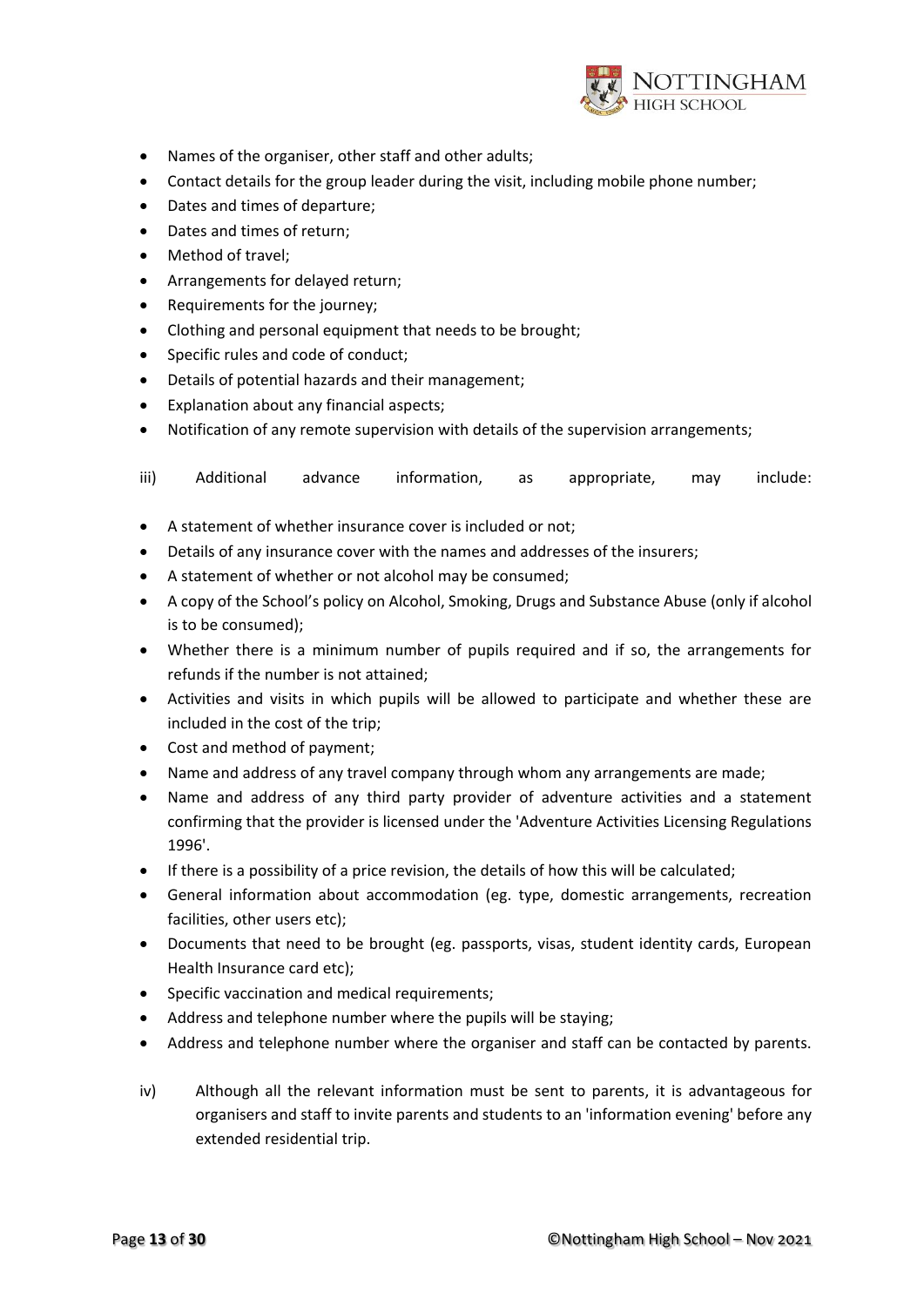

- v) Students should be involved in the planning of the visit wherever appropriate in order for them to be well prepared, to understand any potential dangers, to understand what is expected of them, to take informed decisions and be less at risk.
- vi) The group leader should decide how information is provided but must ensure that the students understand key information. For some pupils on overnight visits it will be their first experience away from home on their own and in the close company of other pupils.
- vii) Students should understand:
- The aims and objectives of the visit or activity;
- The background information about the place to be visited;
- How to avoid specific dangers and why they should follow rules;
- Why safety precautions are in place;
- Why safety precautions are in place for anyone with disabilities;
- What standard of behaviour is expected from them;
- Appropriate and inappropriate personal and social conduct, including sexual activity;
- Who is responsible for the group;
- What not to bring back e.g. drugs and knives;
- What to do if approached by anyone from outside the group;
- Rendezvous procedures and what to do if separated from the group;
- Emergency procedures;
- In the case of an overseas visit:
	- o Basic foreign words where appropriate;
	- o Relevant foreign culture and customs.
- viii) Students using transport on a visit should be made aware of basic safety rules including:
- Arrive on time and wait for the transport in a safe place;
- Do not rush;
- Wear seat belts and stay seated whilst travelling, do not kneel or stand on seats and do not throw things from the windows;
- Never tamper with any of the vehicle's equipment or controls, or distract the driver;
- Bags must not block the aisles or cause obstructions;
- Use the Green Cross Code when crossing roads in the UK
- ix) Every effort should be made to include students with special educational or medicinal needs. Special attention should be given to supervision ratios and additional safety measures in these cases.
- x) The Trip Leader should discuss any special individual needs of a student with the parents. Where the details are not already held by the School, parents should be asked to supply;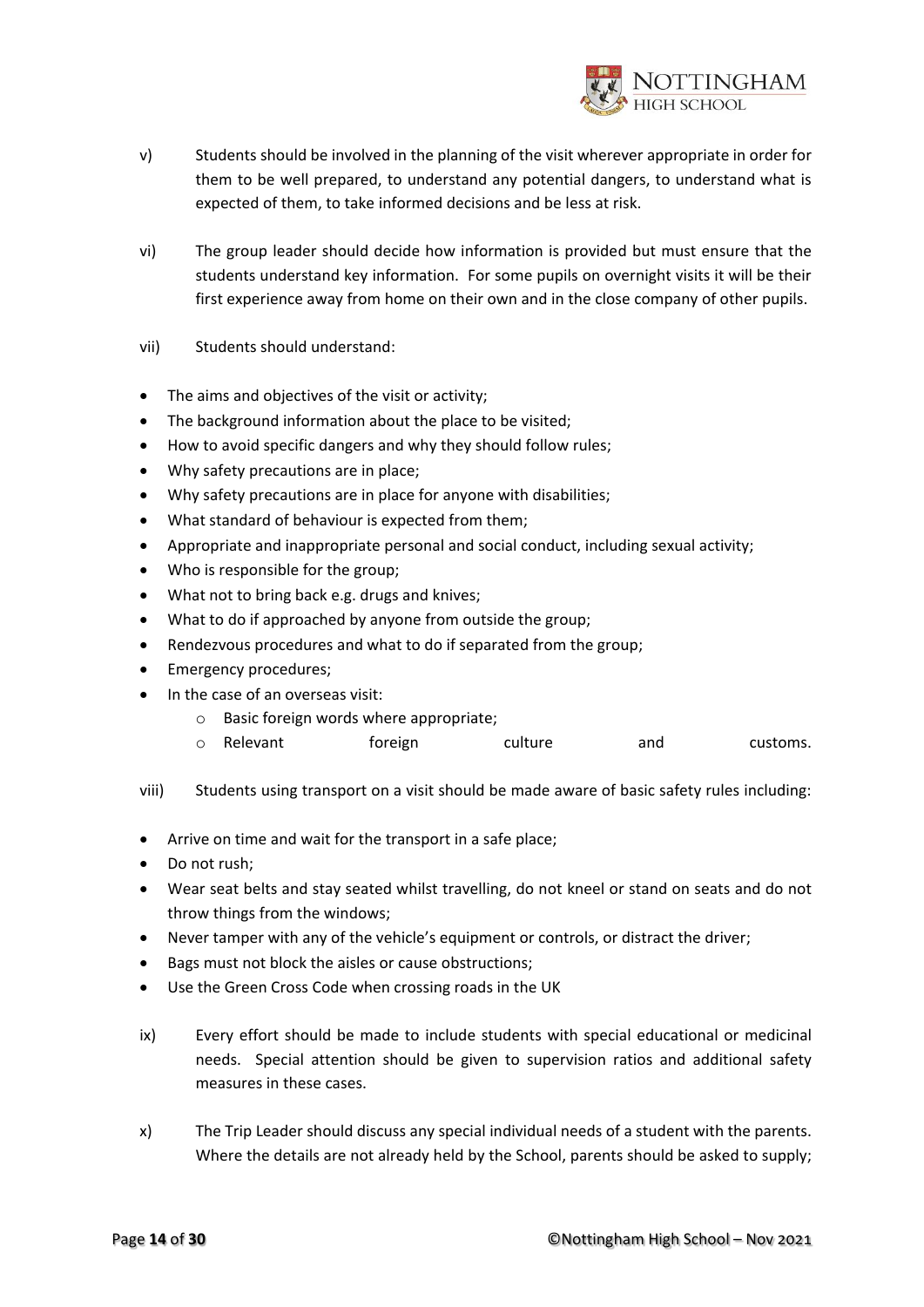

- Details of medical conditions;
- Emergency contact details and contact details for the child's GP;
- Details of medication required and parental permission to administer;
- Information on allergies and phobias;
- Information on special dietary requirements;
- Information on any toileting difficulties, special equipment or aids to daily living;
- Special and transport and transport and transport of the second second second second in the meeds.
- xi) Where students with special educational needs are in included in a trip or activity, the following factors should be taken into consideration:
- Is the student capable of taking part in and benefitting from the activity?
- Can the activity be adapted to enable the student to participate at a suitable level?
- Will additional or different resources be necessary?
- Is the student able to understand and follow instructions?
- Will additional supervision be necessary?

#### <span id="page-14-0"></span>**b. Permission and Parental Consent**

- i) With the exception of sports fixtures in the school calendar, all off-site visits must have the permission of the SMT.
- ii) Parents and guardians must be notified of each off-site visit involving their child. Organisers have a responsibility to inform parents and guardians fully on all aspects of a visit.
- iii) Unless indicated otherwise by the Head or EVC, the recorded consent of a parent or guardian is required for particular visits which include:
- Adventure activities;
- Visits abroad;
- Residential visits;
- Visits which cost more than £200;
- Visits involving remote supervision;
- Other visits, as indicated by the Head or EVC at the time of application by the organiser.
- iv) Consent from a parent or guardian must include consent for an accompanying member of staff to act on their behalf in an emergency and to approve medical treatment (including anaesthetic, operation and blood transfusion) as is deemed necessary upon the advice of a qualified medical practitioner should contact with the parent or guardian be impossible, including the signing of consent forms required by medical authorities where those authorities are of the opinion that it would be inadvisable to wait for the signature of a parent **or** and or contract or contract or contract or contract or contract or contract  $\alpha$  guardian.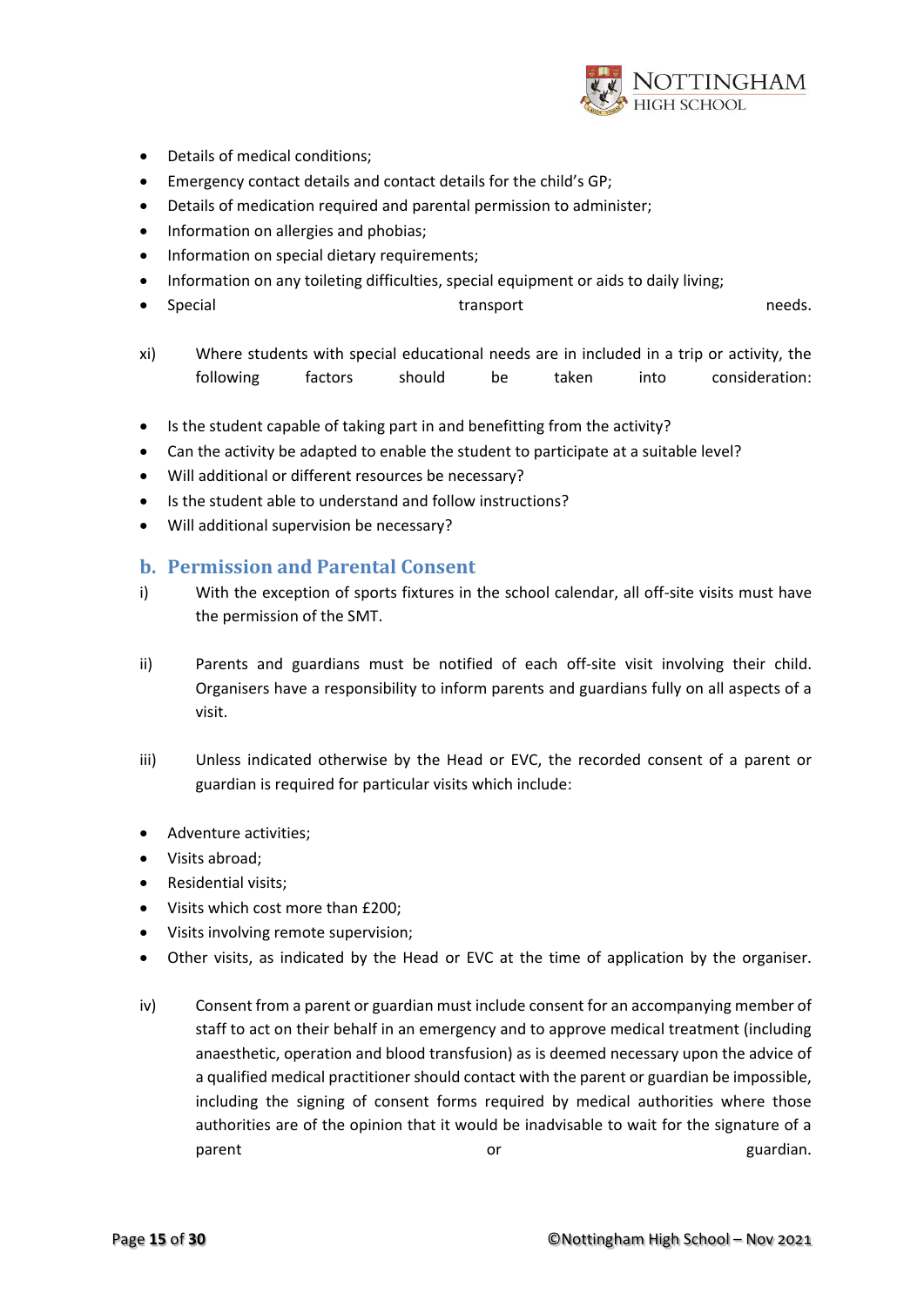

- v) Parents or guardians must provide the organiser with details of any medical needs or conditions applicable to their child. This must include authority for an accompanying member of staff to administer medication as prescribed by a medical practitioner or as indicated by the parent or guardian.
- vi) Any parent or guardian who is not prepared to give their full consent or who does not wish to supply information to the organiser should be referred to the Head by the organiser.
- vii) The published collection arrangements for pupils at the end of a visit can only be changed with the permission of a parent. Permission can be given in writing or by speaking with the parent but a third party cannot give permission on behalf of a parent.

# <span id="page-15-0"></span>**7. Competency, Currency and Third Party Compliance to Standards**

- i) For an adventure activity, the Head must ensure that the organiser and other adult supervisors are suitably competent and currently qualified to lead or instruct pupils in the activity.
- ii) Holding a National Governing Body leadership/coaching award at an appropriate level, where it exists, or being "signed off" by a suitably-qualified Technical Adviser appointed by Nottingham High School is the preferred indicator of competence. Other factors such as the level of training, experience and personal qualities can also be considered by the Head in determining the level of competence.
- iii) Organisers have a responsibility to assess the quality of a third party provider, especially in terms of learning and safety. Public liability insurance must also be confirmed. This can be done by Trip Leaders requesting providers to complete and return a 'Nottingham High School Provider Form'. Organisers should check whether the provider is an assured member of the School Travel Forum (STF) and is accredited with the award of a Learning Outside the Classroom (LOtC) Quality Badge.
- iv) Organisers have a responsibility to check that third party providers offering hazardous activities are licensed under the 'Adventure Activities Licensing Regulations 1996' and have a current AALS license.
- v) Third party expedition providers of foreign trips involving remote adventurous activity must comply with British Standard 8848 and with the standards of the Expedition Providers Association (EPA).
- vi) Competence also applies to non-adventurous activities. An organiser must not organise a trip without first obtaining experience and guidance. The Head has a process in place for approving staff to lead activities and visits. This process ensures that Leaders are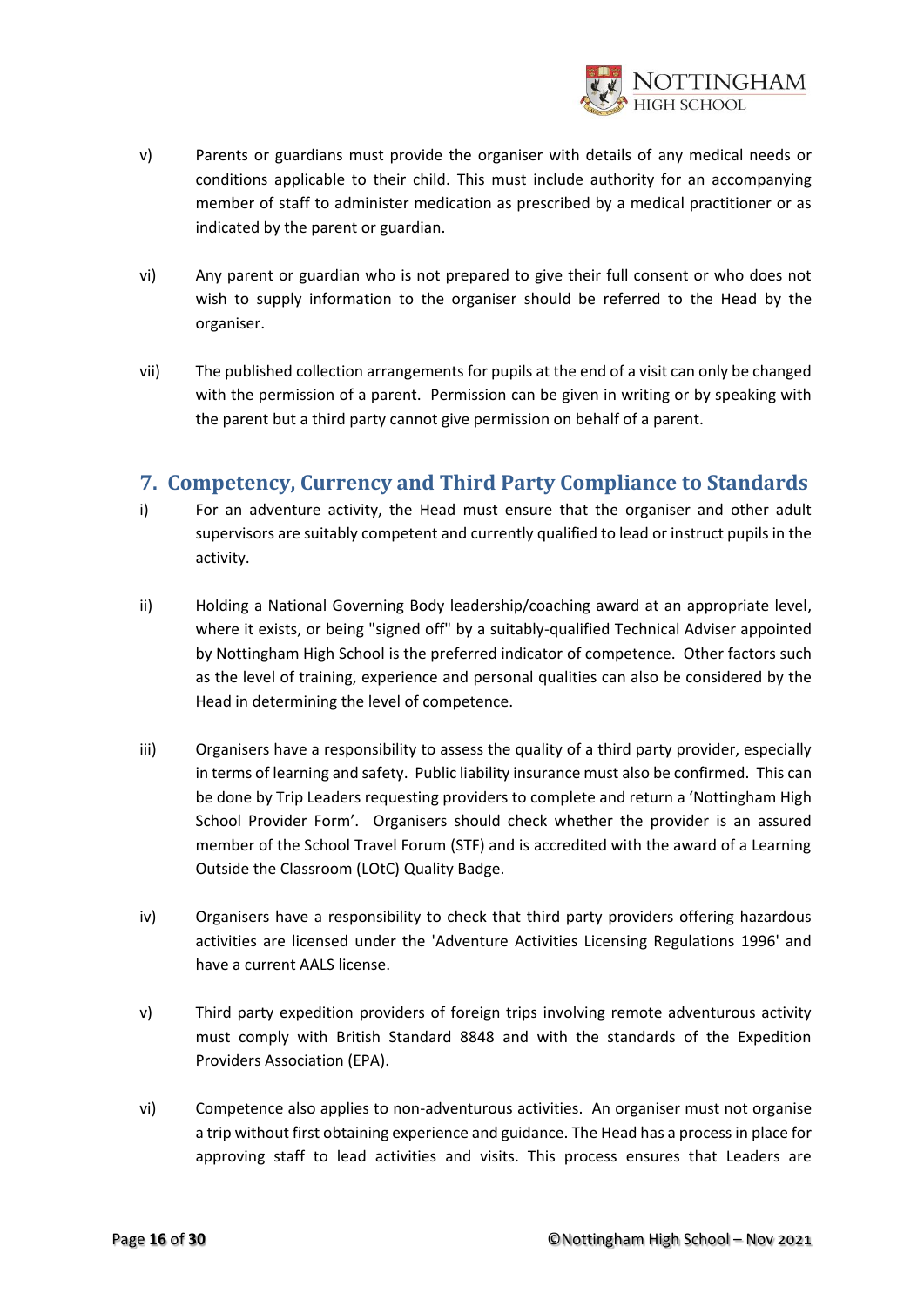

**accountable**, and are **competent** and **confident** to lead the specific activities or visits for which they are approved.

- vii) Being **accountable** means that the Leader has been appointed after having gained sufficient relevant experience as a team member or assistant team leader.
- viii) Being **competent** means that the Leader has demonstrated the ability to operate to recognised standards of good practice, and has sufficient relevant experience and knowledge of the group, the activity and the venue. There are several ways of demonstrating competence. These include:
- Providing evidence of holding relevant qualifications, including any specific qualification required by the law, or the School (e.g. in First Aid).
- Providing evidence of having undertaken appropriate training.
- Providing verified evidence of relevant experience.
- ix) Being **confident** means, not only being fully aware of their abilities, but also of their limitations. Employers should keep records of Leader approval, including any limitations placed upon Leaders (such as the need for re-validation or checking by the EVC after a certain time).

#### <span id="page-16-0"></span>**8. Remote Supervision**

- i) The aim of some visits may be to encourage independence and investigative skills, and some of the time on visits such as trips abroad and fieldwork may be unsupervised. Remote supervision is obligatory for some activities and visits e.g. Duke of Edinburgh Expeditions. The organiser should establish during the planning stage of the visit whether the pupils are competent to undertake the activity without direct supervision.
- ii) Parents should be made aware, at the time of consent, whether any remote supervision will take place and what the arrangements for remote supervision are.
- iii) During any time that remote supervision takes place the Trip Leader must ensure that students are aware of the ground rules and are adequately equipped to be on their own in a group. The size of each group should also be considered.
- iv) Students should have the following:
- Telephone numbers and emergency contacts;
- Money;
- Maps and plans and any other information for them to act efficiently;
- Knowledge of how to summon help;
- Knowledge of out of bounds areas and activities;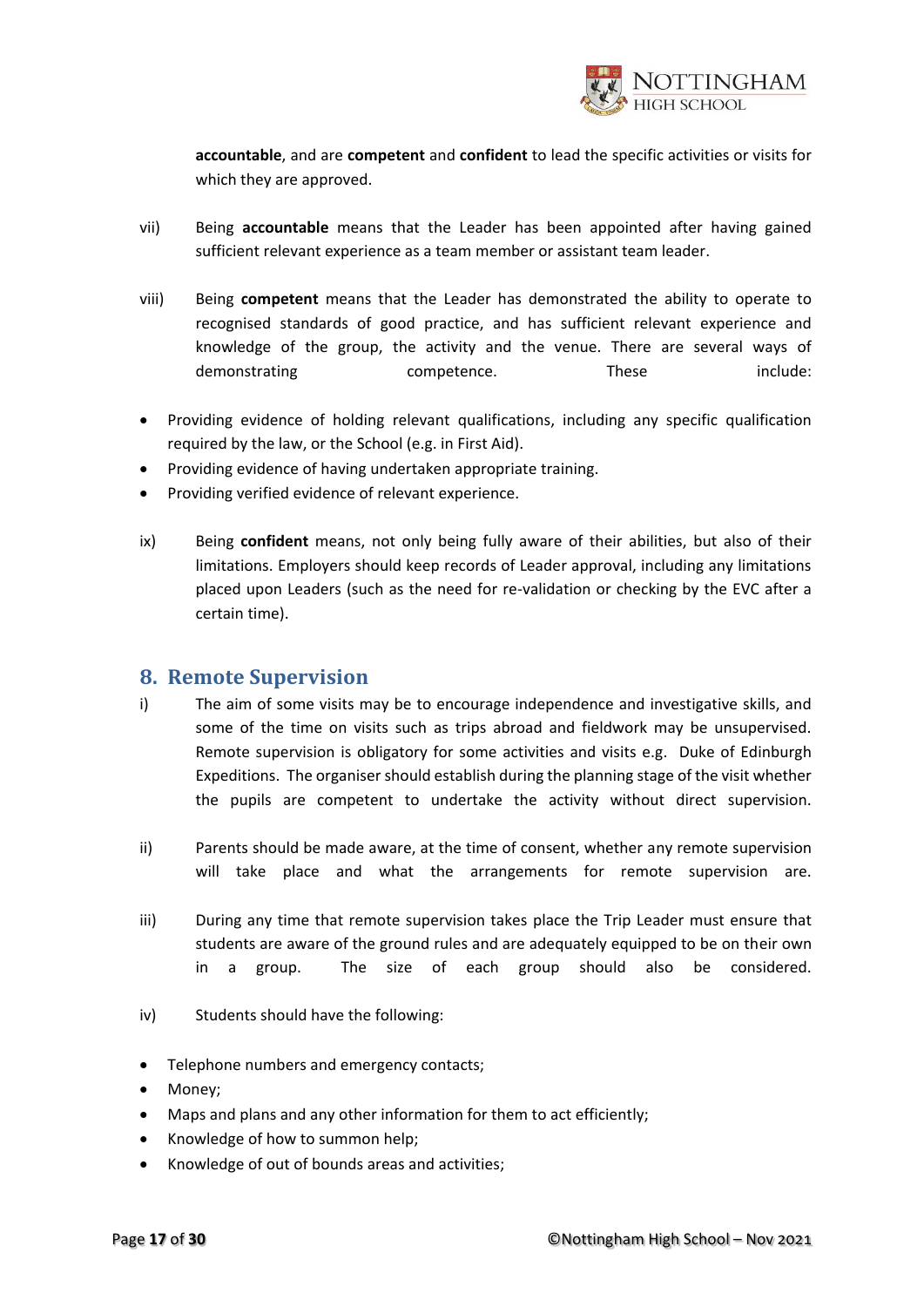

- Knowledge of behaviour expected of them;
- Means of identity and a rendezvous point.
- v) It is important that students are told not to go off individually and are given clear instructions about permitted remote supervised activities. They need to understand and accept these rules.
- vi) Students should not normally be allowed to leave a residential centre without adult supervision. Depending on the age of the students and the environs of the residential centre, then permission to leave without adult supervision may be appropriate, but only after clearly identified guidelines are established:
- A signing in-and-out system should be used;
- Students should never be allowed to wander individually;
- The geographical area the students are allowed to wander must be made clear;
- Occasions when students can be off-site need to be specified;
- Potentially dangerous activities (e.g. swimming) must be banned.
- vii) The organiser remains responsible for students even when not in direct contact with them.

#### <span id="page-17-0"></span>**9. Risk Assessment**

- i) A risk assessment should be completed for each off-site visit in the following categories.
- **Routine visits that are part of the school day**. For these visits a risk assessment need only be done once each year and a copy should be given to the School's Health and Safety Officer (Director of Finance and Operations). The organiser should monitor the visits and revise the risk assessment if conditions change.
- **Non-routine visits that are not classified as sports fixtures**. The organiser should complete a risk assessment for each visit and submit this, along with the other documentation at the time of the written application. Many trips that are repeated will have very similar (if not identical) risk assessments but it is essential that organisers treat each visit on its own merits.
- **All residential/overnight visits**. Risk assessments should be completed for these visits even though they may be established sporting fixtures in the school calendar. The risk assessment should be submitted at the time of the written application.
- ii) Risk assessments are checked by the EVC at the time of the written application for each off-site visit. Organisers will be notified of any concerns or suggested modifications at this stage.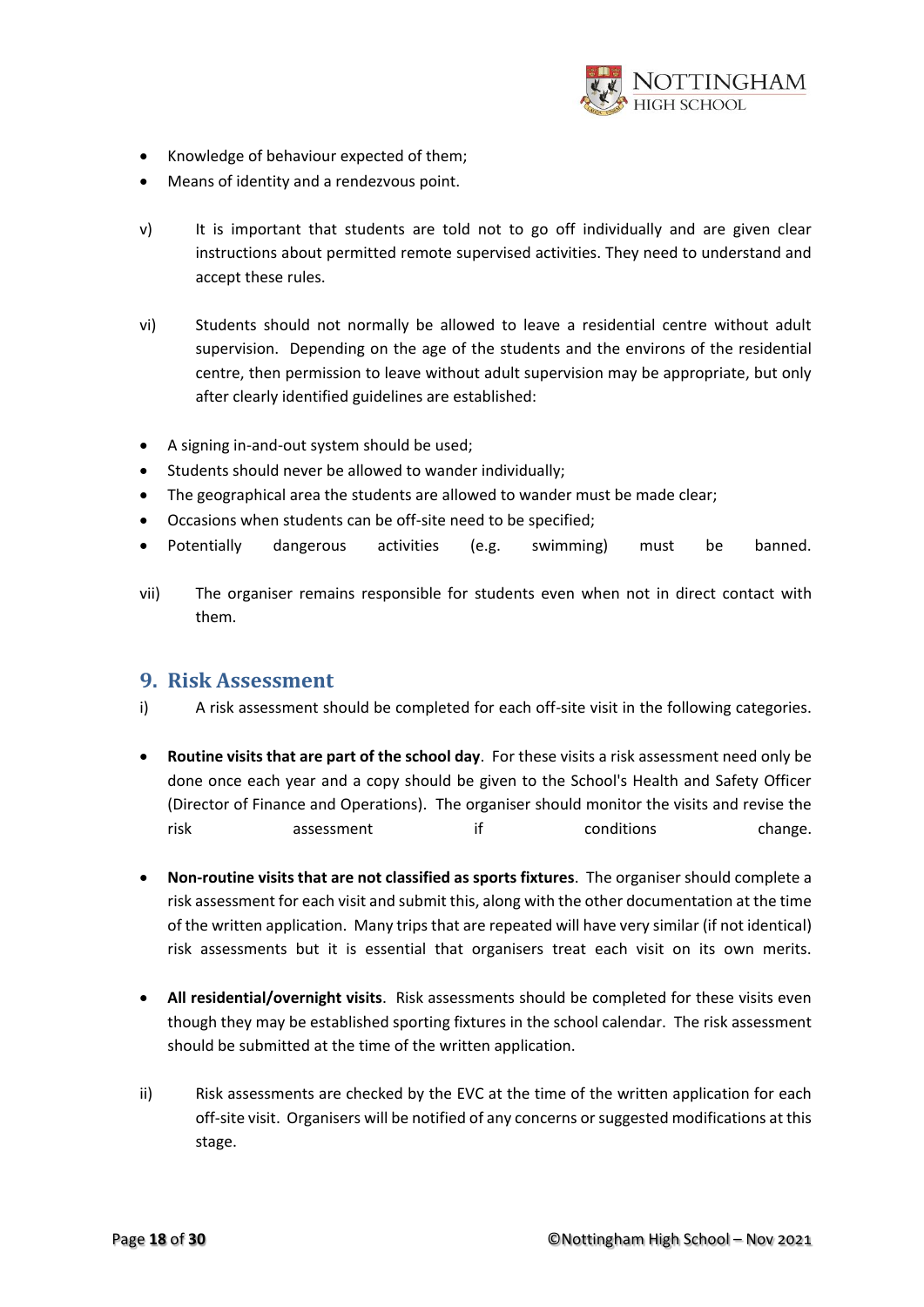

- iii) Organisers should ensure that all participants (pupils and adults) are notified of the hazards and that appropriate instruction is given.
- iv) If conditions change significantly (e.g. weather, age composition of the group, precise location) between the risk assessment and the commencement of the trip, then organisers should revise the risk assessment accordingly. A final agreed copy must be taken on the visit.
- v) Before booking a visit the group leader should obtain a written or documentary assurance that third party providers such as tour operators have themselves assessed the risks and have appropriate safety measures in place.
- vi) Organisers should continually monitor risks throughout the duration of the visit as potential hazards are identified and they must record a change of plan as a risk becomes apparent.
- vii) Organisers must always consider the need to change the itinerary or programme during an off-site visit. A typical example is adverse weather conditions increasing the risk for an activity above acceptable levels. Organisers must therefore be alert to the need to have a 'Plan B' which can be implemented at short notice.
- viii) A copy of each risk assessment, together with other planning documentation, should be uploaded to EVOLVE.
- ix) Organisers must obtain risk assessments carried out by a third party provider and the EVC and the Head must be satisfied that such risk assessments are thorough and appropriate.

# <span id="page-18-0"></span>**10. Safety**

- i) It is essential that the utmost care is taken to ensure that staff, adult supervisors and pupils involved in any off-site visit are safe and that appropriate procedures are followed at all times to achieve this.
- ii) When planning an Off-Site Visit, you should thoroughly research the suitability of the venue and check that facilities and third party provision will meet your group's expectations.
- iii) Such information gathering is essential in assessing how you will be able to supervise the young people effectively. It is a vital dimension of risk management. Where a preliminary visit is not reasonably practicable, you should consider how you will gather sufficient information to make an adequate assessment of the risk management issues. One way to do this is to take advantage of the nationally accredited provider assurance schemes that are now available. This will also reduce your workload and streamline bureaucracy. Examples of such streamers include: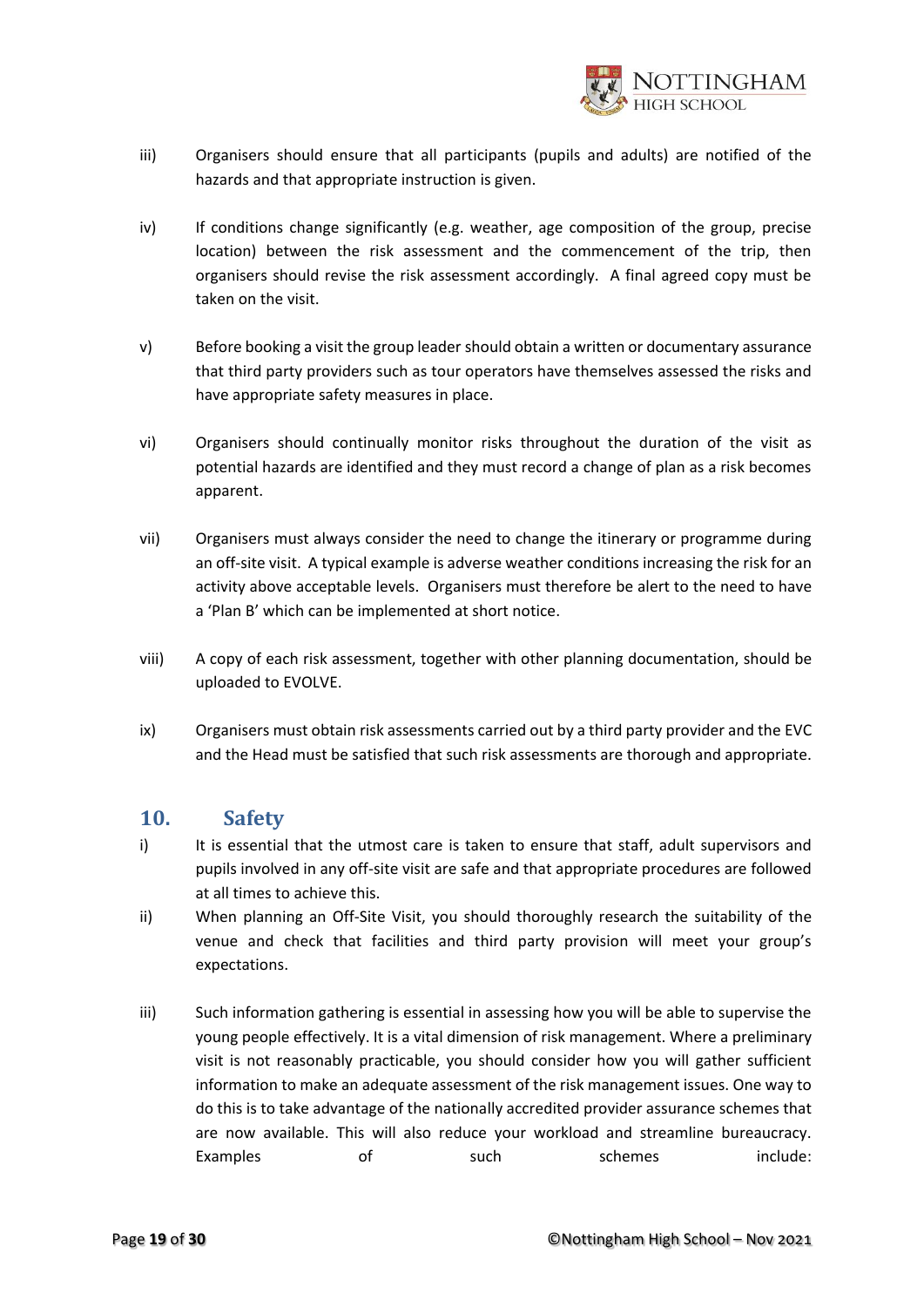

- Learning Outside the Classroom (LOtC) Quality Badge (covers both quality and safety).
- Adventure Activities Licensing Authority (AALA) licence (this statutory scheme only covers the safety of certain activities).
- Adventuremark (only covers safety).
- NGB centre approval schemes (applicable where the only provision is a single, specialist activity).
- iv) If the provider holds such an accreditation, there should be no need to seek further assurances about the areas that it covers. However, you should still check whether the provider's ethos matches your expectations, and whether its provision meets the needs of your group, including those of individuals with particular needs. You should also clarify expectations about issues such as supervision and 'down time'.
- v) The organiser must complete a written risk assessment for each off-site visit as indicated in the section on risk assessment (Section 9). Organisers should continually monitor risks throughout the duration of the visit as additional potential hazards are identified.
- vi) All staff, other adult supervisors and pupils should be made aware of any potential hazards that are likely to occur and must be briefed by the organiser of any emergency procedures.
- vii) All Off-Site Visits occurring outside school hours must have a designated School Contact.
- viii) The organisers must ensure that a mobile phone is taken on each visit. School mobile phones are available for this purpose. For visits occurring outside the UK, the organiser must check in advance that the mobile phone(s) will function abroad. On a trip where more than one member of staff is required, there are to be two mobile phones. The first should be a School phone (the number of which is released to parents); the second may be a personal phone which could be used for communication purposes in the event of an emergency.
- ix) Third party providers offering hazardous activities must provide a copy of their licence under the 'Adventure Activities Licensing Regulations 1996'. Third party providers should also confirm that they have a public liability insurance certificate. The LOtC Quality Badge Scheme complements the licensing scheme. It aims to demonstrate that an outdoor provider offers high-quality experiences, manages risk effectively and is responsive to the needs of young people. Group Leaders should use these approved providers where possible however unbadged providers may still be used and would need to be vetted thoroughly to ensure they meet all the safety requirements.
- x) All incidents involving accident or injury must be notified to the School Nurse and the Head.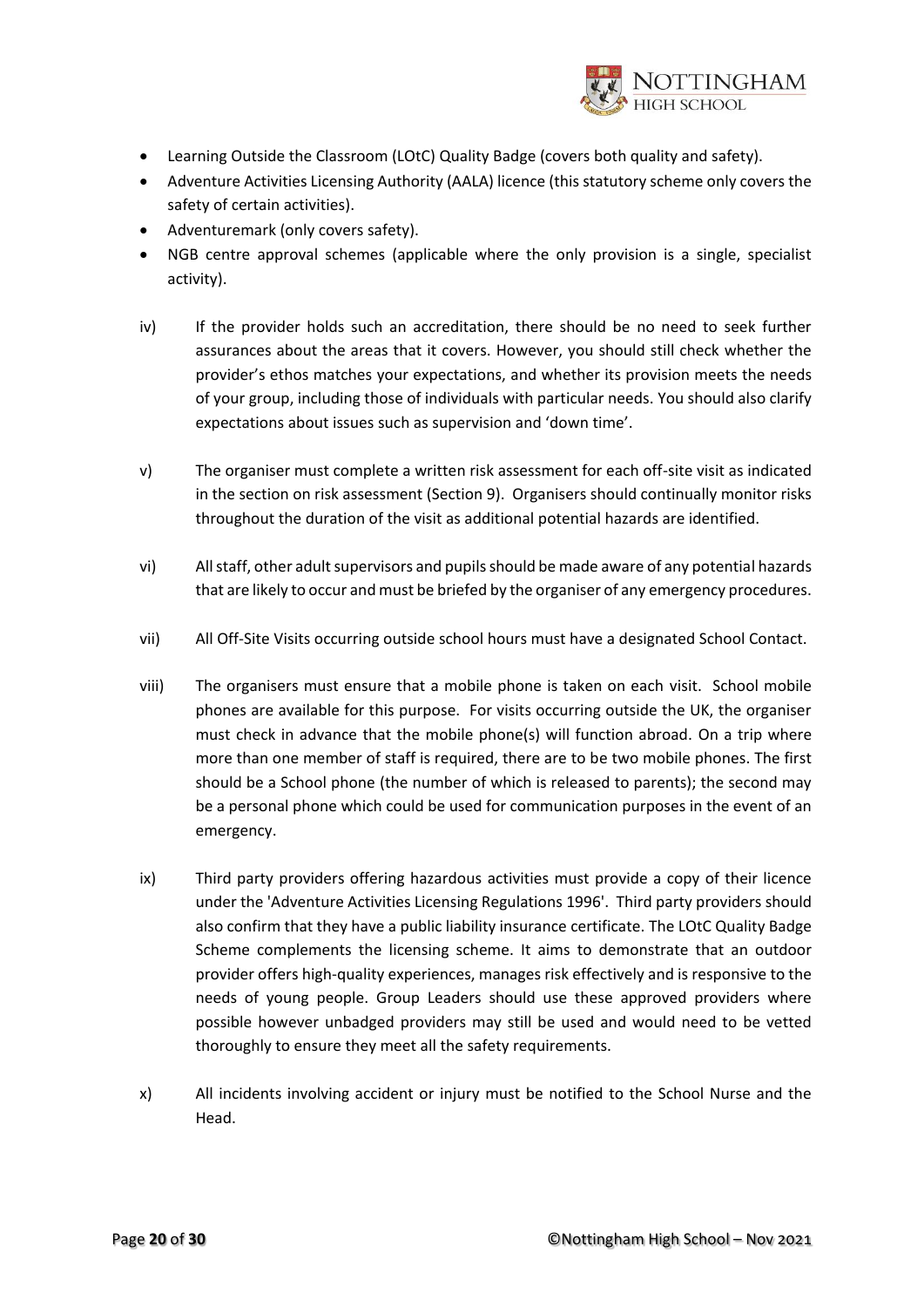

xi) In the event of a serious incident, accident or fatality, organisers should refer all press and media enquiries to the Head and act in accordance with section 5(b) of this policy (Emergency Procedures).

# <span id="page-20-0"></span>**11. Trip Supervision**

- i) Organisers and other adult supervisors act 'in loco parentis', that is, as a sensible and careful parent would do. However, the legal duty of care expected of an individual teacher is that which a caring teaching profession would expect of itself. This includes responsibility twenty-four hours a day for the duration of the visit and is in no way lessened because the duty of care is undertaken voluntarily.
- ii) Unless the Head or EVC advises otherwise, in normal circumstances there should be a supervision ratio of 1 adult for every  $10 - 15$  pupils in Year 4 upwards.
- iii) When pupils from the EYFS and Years 1-3 are taken on trips or activities the following additional factors are taken into consideration:
- Supervising adult/pupil ratio should be no less than 1:4 in EYFS and 1:6 in Years 1-2 and 1:8 in Year 3 unless the Head advises otherwise;
- Resources and equipment is appropriate for the age range;
- Additional supervision required for these age ranges is provided when necessary.
- iv) SMT and organiser should assess the risks and consider an appropriate supervision level for the group. Some visits will require a higher staffing ratio depending on factors such as:
- The age and abilities of the pupils;
- Nature of the activities;
- Experience of adults in off-site supervision;
- Duration and nature of the journey;
- Type of accommodation;
- Competence of staff, both general and on specific activities;
- Requirements of a third party provider.
- v) Organisers of residential visits must ensure that a member of staff or other nominated adult supervisor remains at base at all times when pupils are present and have free time and/or leave to go out. The only exception is for activities and visits for which the Head has previously agreed permission and guidance for remote supervision.
- vi) On residential trips, girls must be accompanied by at least one female adult supervisor and boys must be accompanied by at least one male adult supervisor.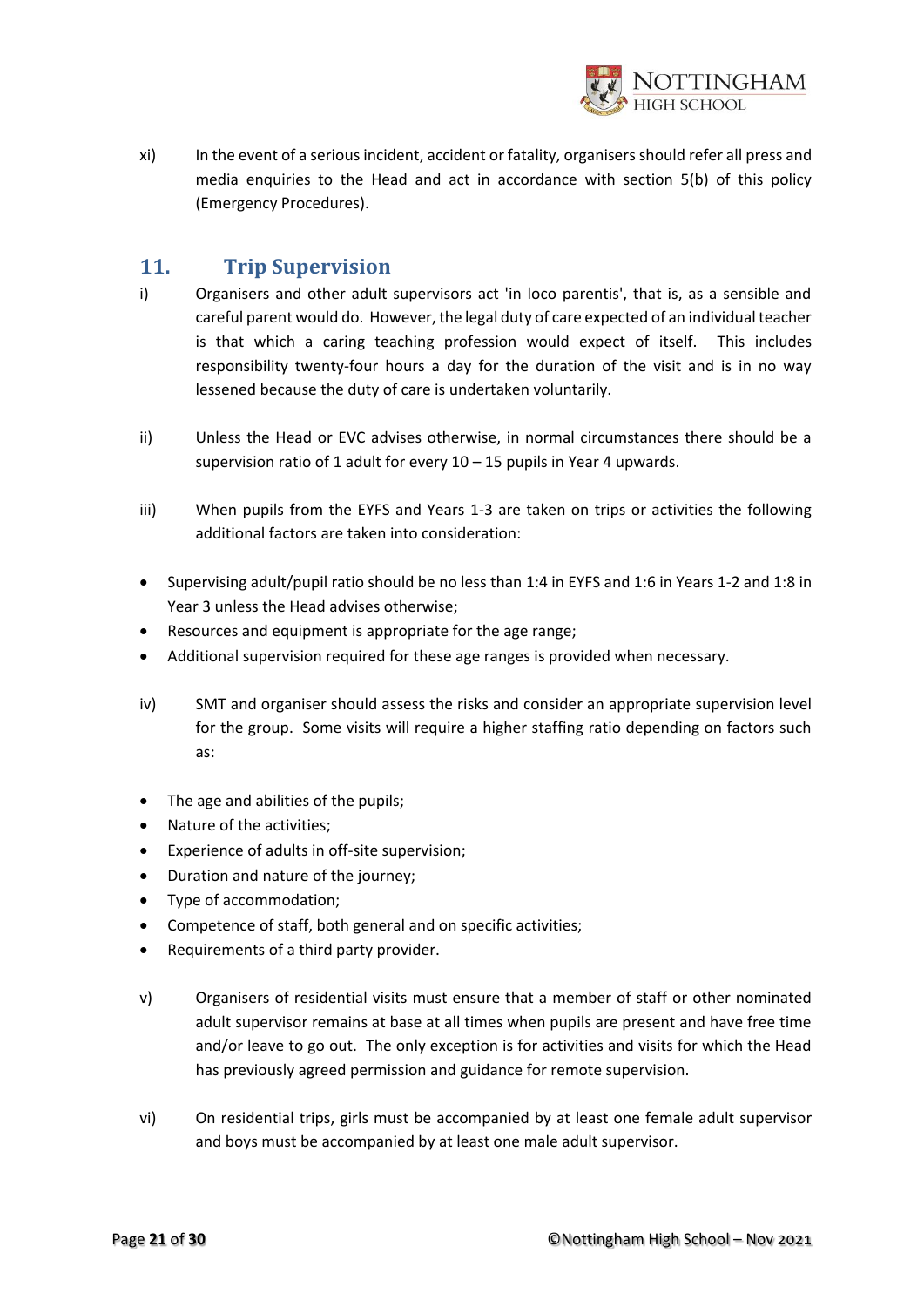

- vii) At the Head's discretion, adult supervisors other than staff may accompany a visit, provided that at all times a member of staff is in overall control.
- viii) All adults including volunteers are vetted and those judged to be engaging in regulated activity are subject to enhanced Disclosure and Barring Service (DBS) checks with barred list check.
- ix) Where pupils on off-site activities are looked after by third parties, the School will gain assurance that relevant suitability checks have been carried out on staff provided by those third parties.
- x) For the protection of both adults and pupils, it is advised that adult supervisors are not left alone with a pupil.
- xi) Where a supervisor has their child on the trip, that supervisor cannot be the Trip Leader but may be counted in the supervision ratio.
- xii) Where a supervisor has their child on the trip, that supervisor must not be left in sole charge of a group which includes their child.
- xiii) Spouses / partners of staff members may be counted in the supervision ratio, subject to the conditions above.
- xiv) Where children of staff members take part in a trip they must be within the age range for which the trip is intended. Children who are not members of the school must not take part in any off-site visit.
- xv) Organisers have a responsibility to ensure that all staff and supervisors know the times when they are on duty and when they are able to have 'down time'.

## <span id="page-21-0"></span>**12. Transport**

- i) Minibuses and coaches used for school trips should be fitted with approved seat belts. Seat belts must be worn at all times when travelling.
- ii) Minibus drivers must comply with the School's Minibus Driver Handbook. It is essential that all drivers of minibuses (school and hired minibuses) are familiar with the Minibus Driver Handbook.
- iii) For the avoidance of doubt, supervision arrangements for 9-seater vehicles are to be as per the guidance found in the Minibus Drivers Handbook.
- iv) Teachers and others who drive pupils in their own cars must ensure their passengers' safety, that the vehicle is roadworthy, and that they have appropriate licence and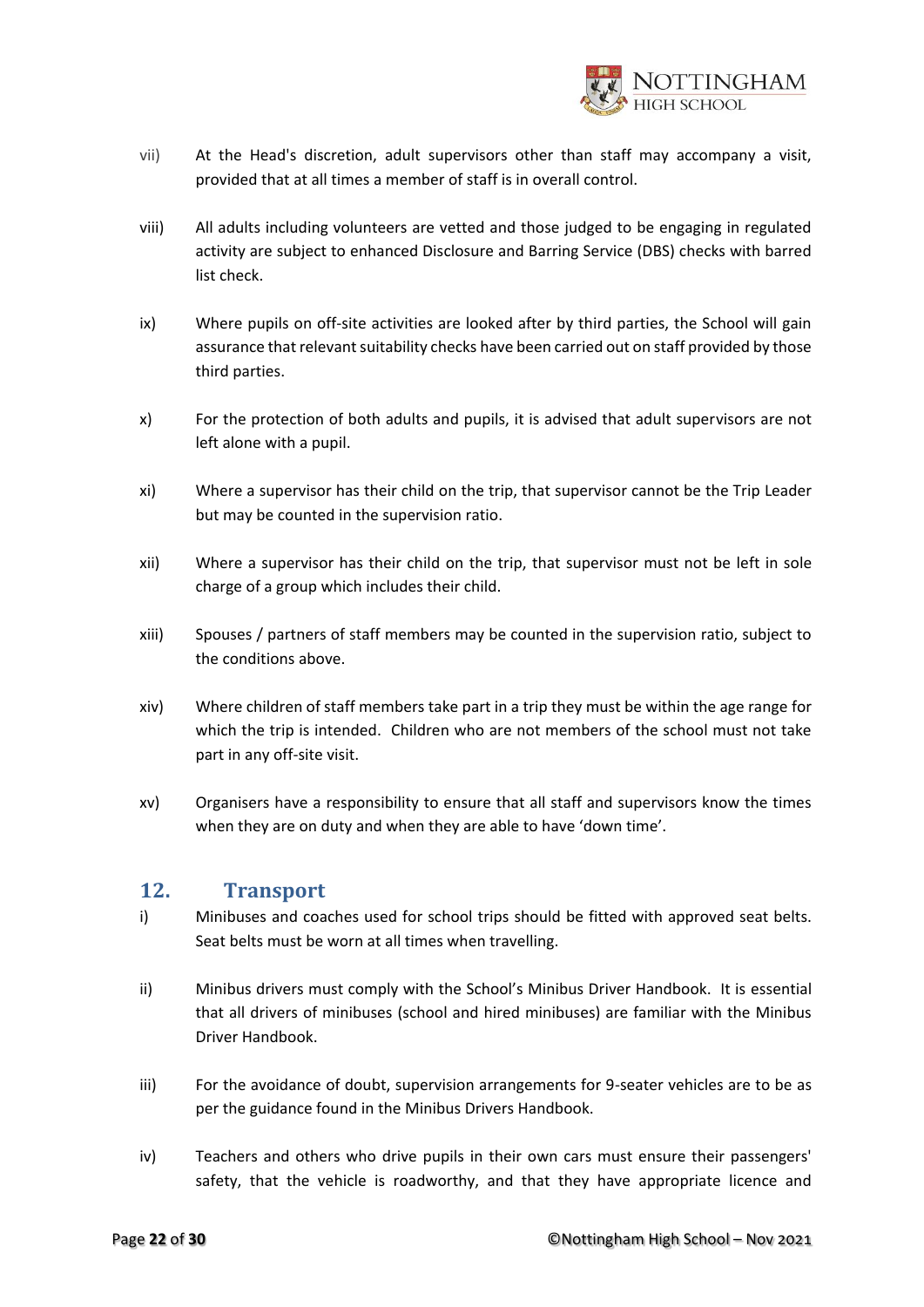

insurance cover for carrying pupils. The driver is responsible for making sure that pupils have a seat belt and use it at all times.

- v) The permission of a parent must be obtained before their child is transported in another parent's car.
- vi) Pupils' cars should not be used for any off-site visit.
- vii) Drivers who are not accompanied by another adult must be DBS approved before transporting pupils.
- viii) All private vehicles used for transportation are subject to the following checks: Business Use Insurance, MOT's and Service Records.

# <span id="page-22-0"></span>**13. Water-based and Water Margin Activities**

- i) Water based activities are regarded as adventurous activities and must be strictly controlled. All water based activities must conform to the appropriate national governing body guidelines.
- ii) Water margin activities are regarded as 'learning activities' near or in water. These could include Geography fieldwork, Ecology pond dipping, and beach and lake shore activities. There must be no remote supervision with water margin activities unless the arrangements have been agreed by the EVC and communicated to the parents.
- iii) Swimming can be formal in purpose built pools (with a life guard in attendance) and informal such as in lakes, rivers and seas. In both cases, parental consent must be obtained.
- iv) It sometimes happens that the opportunity for recreational swimming in a pool occurs during visits planned for other purposes, for example when a group is staying in a hotel overseas. Swimming should only take place when a lifeguard is on duty. Supervision should be proactive. The lifeguard and Visit Leader should work together as part of a team focussed on safeguarding all the young people in the pool. Visiting staff must ensure that they know the normal operating procedures of the pool as well as knowing the emergency procedures. They should physically check the location of all emergency equipment prior to the start of the session.
- v) If the pool has no lifeguard cover, then the School may be able to provide its own lifeguard, who must have been assessed as having the required competence and who must meet the School's requirements for qualifications. In this case, arrangements should be made to ensure sole use of the pool if possible, so that other guests do not increase the numbers in the water. Sufficient supervisory staff must be on poolside to ensure effective supervision of the whole pool. Where the lifeguarding duty is given to an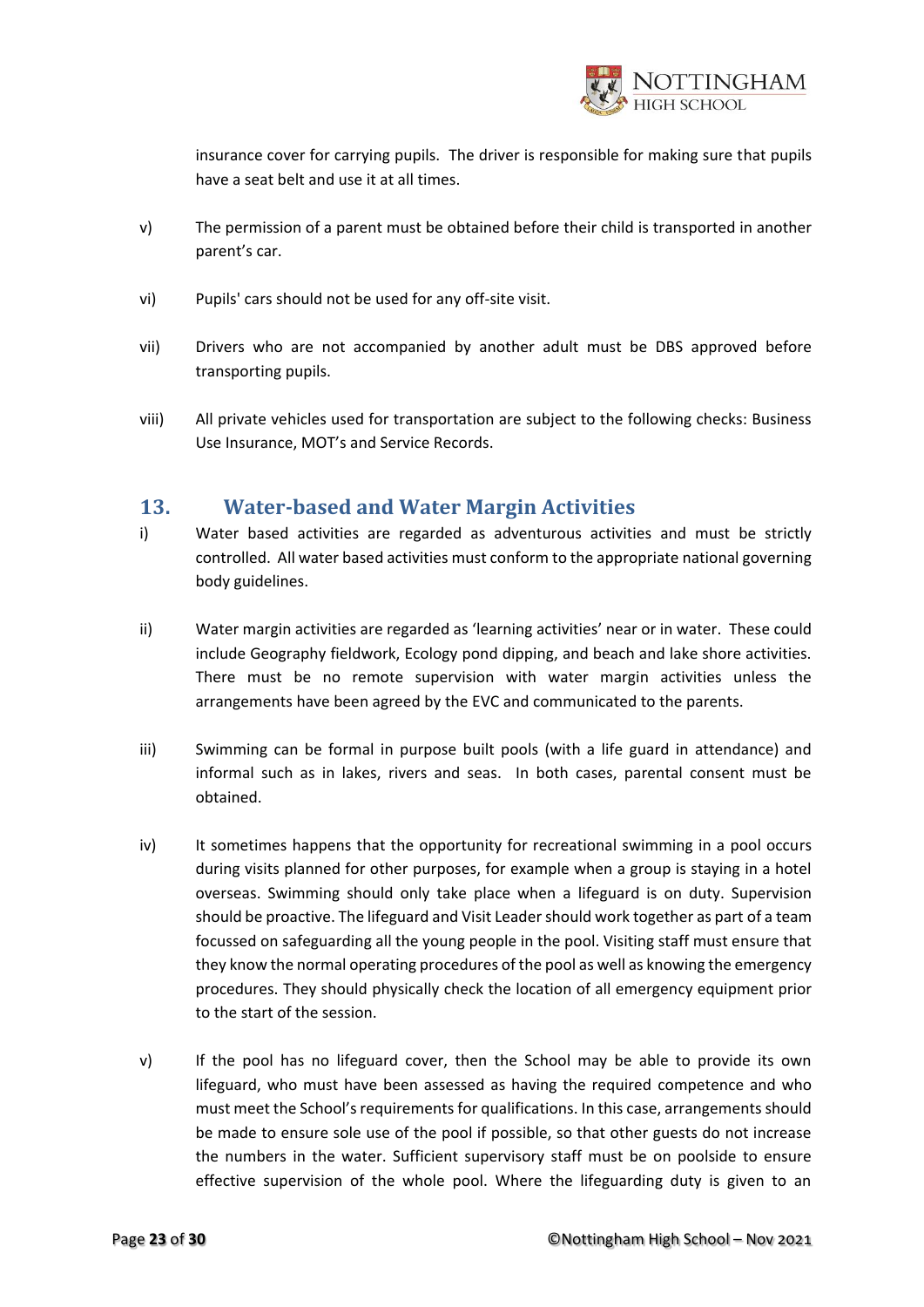

appropriately qualified young person, the Visit Leader will retain overall supervision responsibilities to guarantee appropriate levels of behaviour.

- vi) Lifeguarding must be the sole activity of the person given that responsibility they should not combine recreational activities with lifeguarding.
- vii) An adult supervisor must always be present and observing from out of the water when pupils are swimming.

# <span id="page-23-0"></span>**14. Sports Fixtures**

- i) Organisers involved with away fixtures during the normal school day and which are advertised in the school calendar need not apply to the Head. However, organisers must provide the Database Administrator with a list of the names of the pupils and adults involved before leaving school. Organisers must also post a list in the Common Room giving details of:
- Names of pupils and adults.
- Destination/venue.
- Travel arrangements.
- Time of departure and expected time of return.
- Contact telephone number.
- ii) Organisers involved with away fixtures during the weekend and at other times out of school hours must provide the Head of Physical Education with a list beforehand giving details of:
- Names of pupils and adults.
- Destination/venue.
- Travel arrangements.
- Time of departure and expected time of return.
- Contact telephone number.

In the event of an incident, the Director of Sport will act as the School Contact.

- iii) All fixtures not in the school calendar must have SMT permission. The administrative procedure outlined in Section 4 must be followed.
- iv) Fixtures involving a residential stay must have SMT permission, regardless of whether they are in the school calendar or not.
- v) With the exception of the administrative procedures detailed above (Section 4), the Off-Site Visits Policy applies to all 'away' sports fixtures.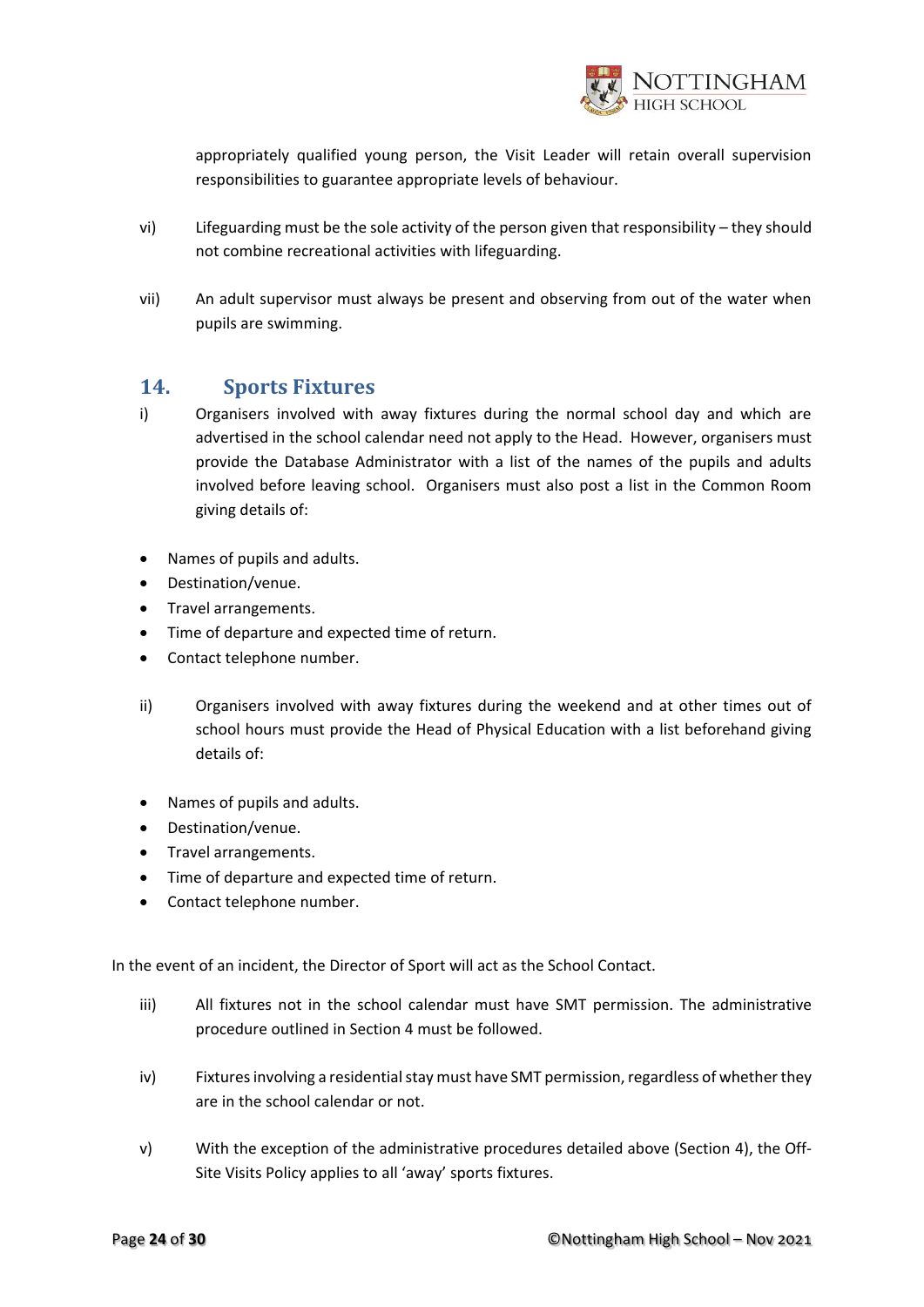

# <span id="page-24-0"></span>**15. Exchange Visits and Home Stays**

- i) Exchange visits differ from other visits in that young people are not directly supervised by their leaders/supervisors whilst they are with host families. However, the legal duty of care and responsibility for health, safety and welfare remains with the designated Visit Leader. Exchanges thus require thorough and carefully planned risk management that addresses the issues relating to indirect supervision and special issues relating to child protection. All parties involved must fully understand the implications of this.
- ii) The Organiser/Group leader must ensure the following:
- Families and young people are carefully matched for gender, age, diet, religious belief, special needs etc
- Families are known to the host establishment
- The host establishment confirmed that the families are suitable and, where external providers are used, there is a hosting agreement form where appropriate.
- Contingency plans in place in case it is necessary to move a young person at short notice.
- Consideration has been given to the safety and wellbeing of the young people during travel, and this includes appropriate drivers and transport whilst with the host family.
- Young people and host families are aware of a 24-hour contact number and are they fully briefed as to procedures should problems arise.
- Leaders have regular contact with all young people on the visit.
- Young people have access to a phone or mobile phone to call or send text messages to the staff accompanying the trip.
- The young people and their parents/guardians have been briefed about personal safety
- If work experience features as part of the exchange an assessment has been made by an appropriately competent person about any significant hazards the work environment may present.
- Where activities with the host family, not directly supervised by School staff, are likely to be involved, parental consent is required.
- iii) Where an exchange visit is arranged for the first time, or involves a significant number of new staff, a preliminary visit is strongly recommended. This can provide an opportunity to consider a specific risk-benefit assessment at first hand.
- iv) Face-to-face dialogue between exchange partner establishments should ensure commonality of aims, objectives and activities. As a minimum, any agreement should include a commitment to the health, safety and welfare of the young people involved.
- v) Overseas students staying in the UK for up to 28 days, where their parents have indicated that they consent to the suitability of the selection process that places their child with the volunteer host family, can be regarded as in a family or personal relationship and not regulated activity. Schools clearly have a duty to ensure they take all reasonable steps to ensure that overseas students are placed in appropriate homes. Consequently, to enable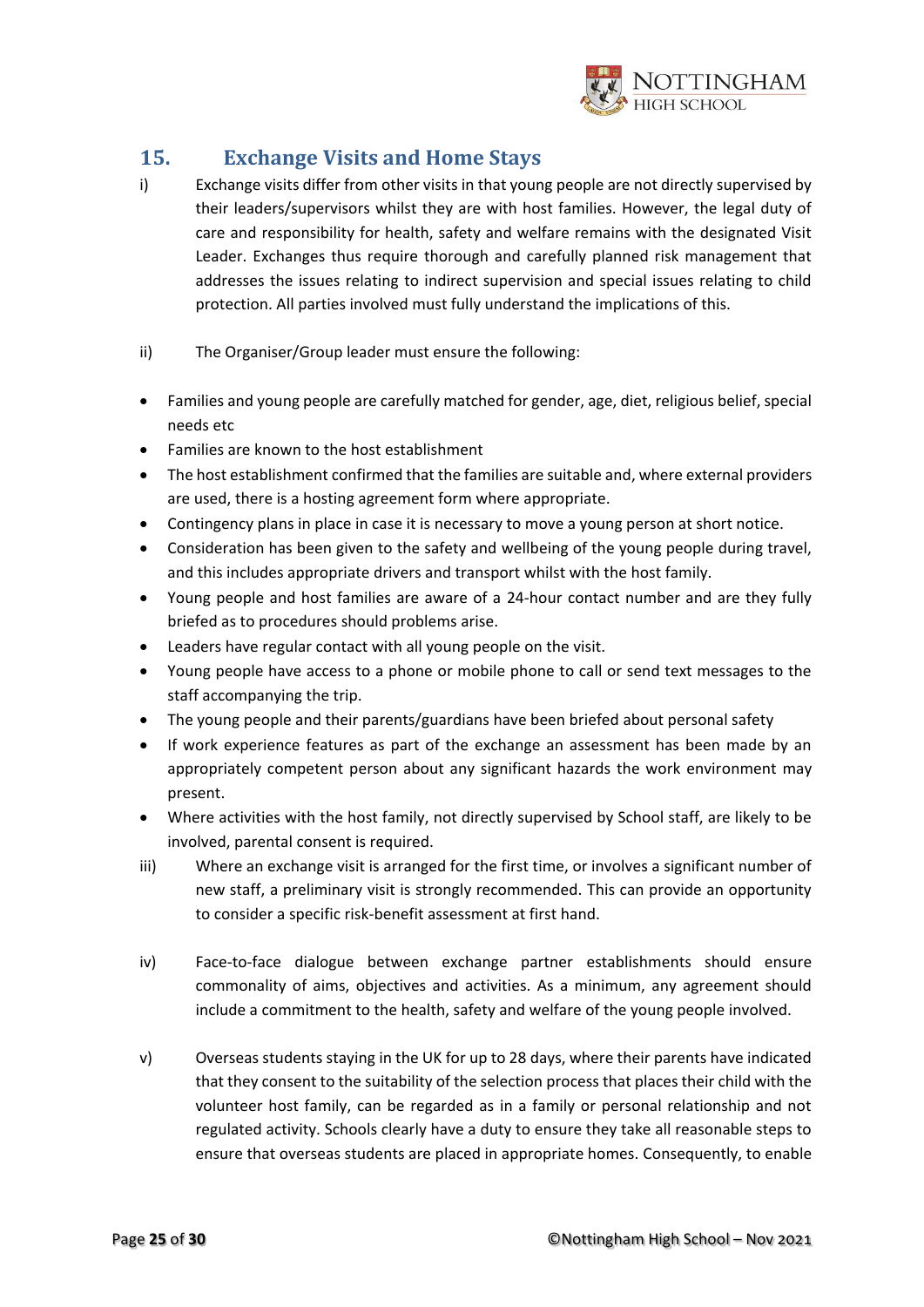

the hosting of pupils visiting from other schools, DBS checks are to be requested for all adults' resident at the volunteer host family address.

- vi) Visit Leaders should ensure that those in a position of parental authority understand that an equivalent to DBS checks is unlikely to be available in countries visited by young people from the UK. It is therefore important that Visit Leaders ensure that the overseas host school, or agency, has a vetting procedure in place to assess the suitability of home placements. If the host school or placing agency does not have appropriate measures in place for carrying out checks to ensure the health, safety and welfare of exchange or home stay pupils, the Visit Leader should seek further assurances and/or reconsider whether the visit should take place. The vetting of host families should include:
- verification of family structure;
- ensuring that appropriate information is shared;
- checking the suitability and privacy of sleeping and toilet arrangements;
- requesting that family activities fall within the scope of parental consent;
- transport (including drivers) is suitable and covered by parental consent.
- vii) Even though remote supervision is at the heart of a host family placement, the Visit Leader retains full responsibility for the young people. There should be arrangements for effective communication with young people and hosts, and a process for gathering appropriate assurances about accommodation, work placements and other locations used during the visit.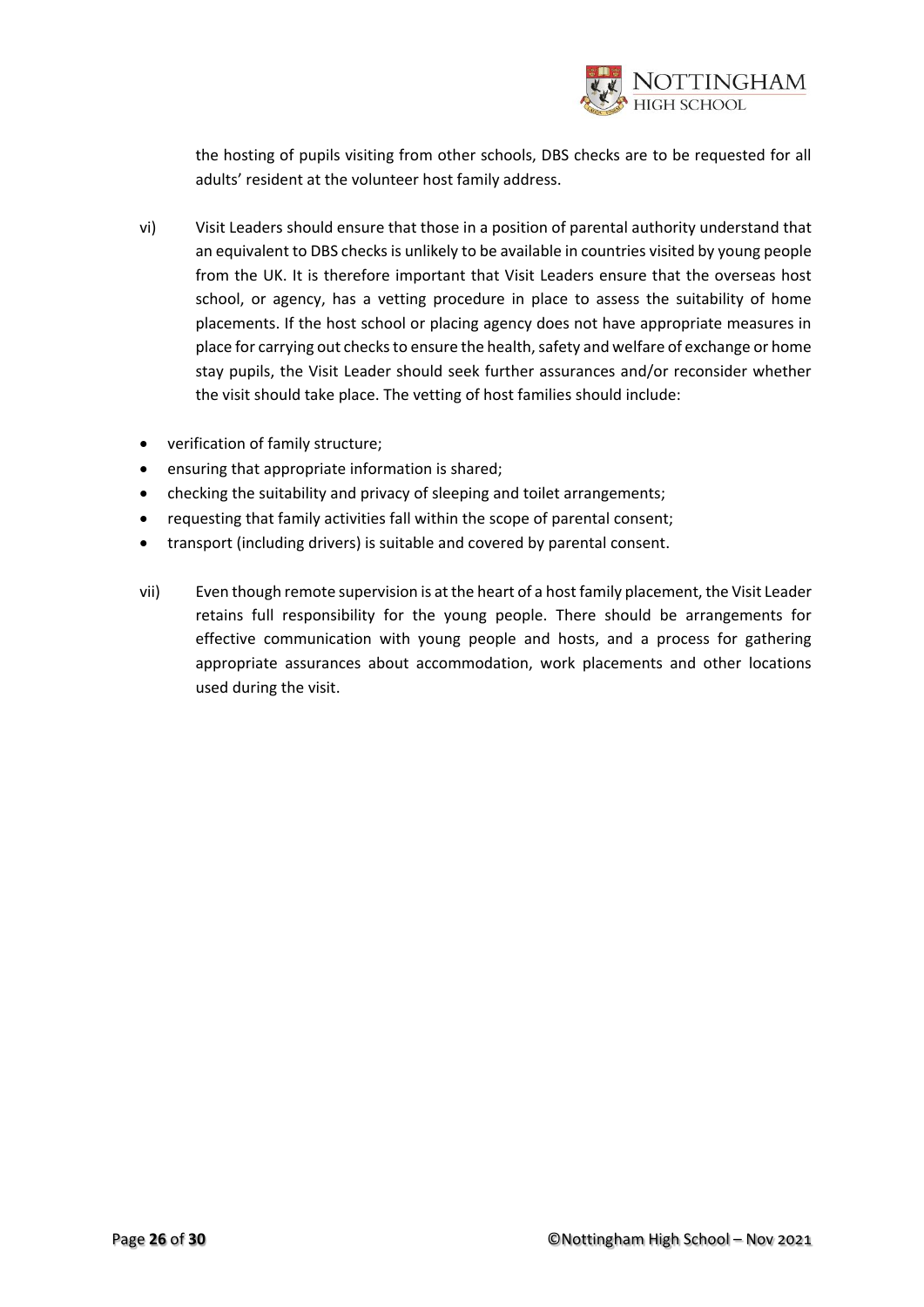

# <span id="page-26-0"></span>**Appendix A – Summary of Senior School Administrative Process**

(excluding standard sport fixtures in the school)



┸

If required, the organiser seeks advice and support from the Assistant Head [Co-Curricular] on issues such as risk assessments, supervision requirements, information for parents, administration arrangements etc

The organiser submits an electronic request using the Evolve Package. The form should include the proposed letter, group list (if known) and risk assessments. By submitting the form, the organiser passes the form to the Administrator (CLF) via Evolve.

The application form may be returned to the organiser if not enough information is provided and/or if there are problems linked to school policies/procedures and other legal requirements.

The form is checked and sent to AH (Co-curricular) for EVC approval.

The application is approved by the Deputy Head [Academic] (dates, calendar clashes, staffing concerns), checked by the Administrator (cover, staffing, nomination of School Contact) and finally approved by the Assistant Head (Co-Curricular) or the Head.

The School Nurse and Database Administrator are informed of the trip via Evolve. The Trip Leader should liaise with the School Nurse over any potential medical or allergy issues and First Aid kits.

The Trip Leader proceeds to make arrangements for the trip and liaises with the Administrator (CLF) regarding Parental Consent Requests (where required) and further communications with parents. Support for Trip Leaders regarding finances should be through discussion with the Finance Department and Operations Department.

All visits require the Trip Leader to complete a pre-departure check list with CLF or KH. The check list must be completed and signed at least 24 hours before departure. Final checks are made on group lists, contact details, consent forms, risk assessments, competence/currency log of supervisors etc.

If the visit is scheduled to occur during school hours only, the Administrator provides a copy of the Group List for the Staff Room notice board. The Emergency School Contact is School Reception. Reception should have access to trip details via Evolve.

If the visit occurs outside school hours (either totally or in part), there will be a designated School Contact from the SMT. The emergency number should not be shared with parents

Prior to departure an accurate register should be taken using Evolve. After the visit, the organiser gives a written record of any injuries/significant illnesses to the School Nurse using the accident report form and informs SMT of any significant issues encountered during the visit.

If the return of a visit is delayed after 5.00 pm, Reception informs a member of the SMT to act as School Contact. After the visit, an evaluation should be completed on Evolve.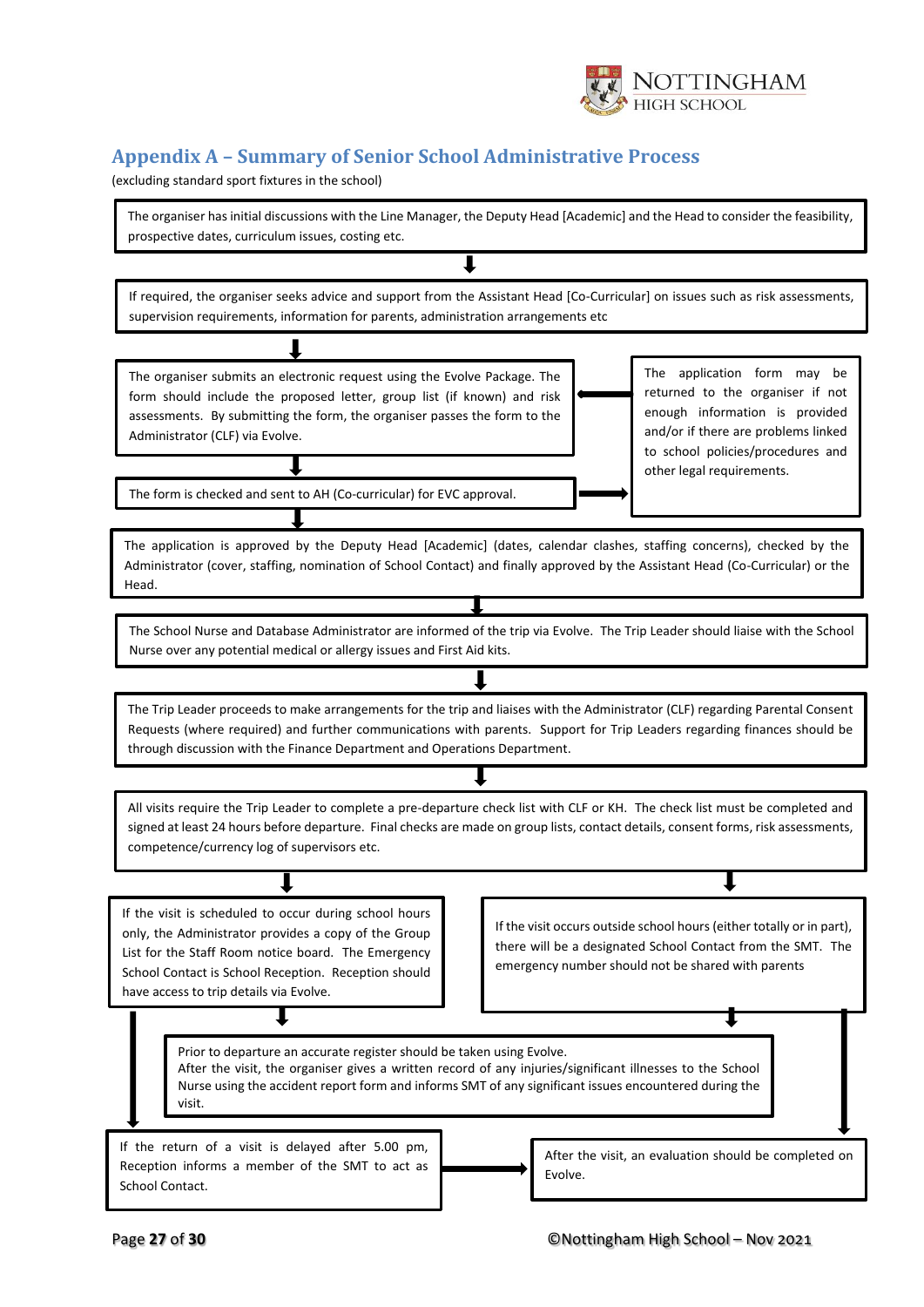

# <span id="page-27-0"></span>**Appendix B – Summary of Infant and Junior School Administrative Procedure**

- 1. Inform Head of Infant and Junior School of date, times and educational purpose of proposed trip and discuss plans with Infant and Junior School EVC.
- 2. Provide Infant School or Junior School Secretary with details for booking of coach if required:
	- Date of proposed trip
	- Destination
	- Total number of seats required on coach
	- Time you wish to leave school
	- Time you wish to arrive back at school
- 3. Work out costing of the trip.
- 4. Write letter to parents for inclusion in Friday Bulletin or Newsletter, check with Infant and Junior School EVC before sending out, allow two full weeks for return of parental consent.
- 5. Complete all Risk Assessments.
- 6. Complete the trip application via EVOLVE, and submit form and uploaded planning material to the Infant and Junior School EVC and ensure trip is authorised before proceeding.
- 7. Inform teachers in each section of the School (including Music Teachers) of date of trip if appropriate.
- 8. Swap duties with other staff members if necessary.

#### <span id="page-27-1"></span>**Check List on the Day of the Visit**

| Contact names and numbers - register via EVOLVE                      |
|----------------------------------------------------------------------|
| Travel first aid / inhalers / medication                             |
| Sick bucket and change of clothes                                    |
| Written information for parent helpers with code of conduct          |
| All Off-Site Visit and Risk Assessment form(s) accessible via EVOLVE |
| Aide Memoire                                                         |
| <b>Parental Permission Granted</b>                                   |

 $\Box$ 

DOODO

 $\Box$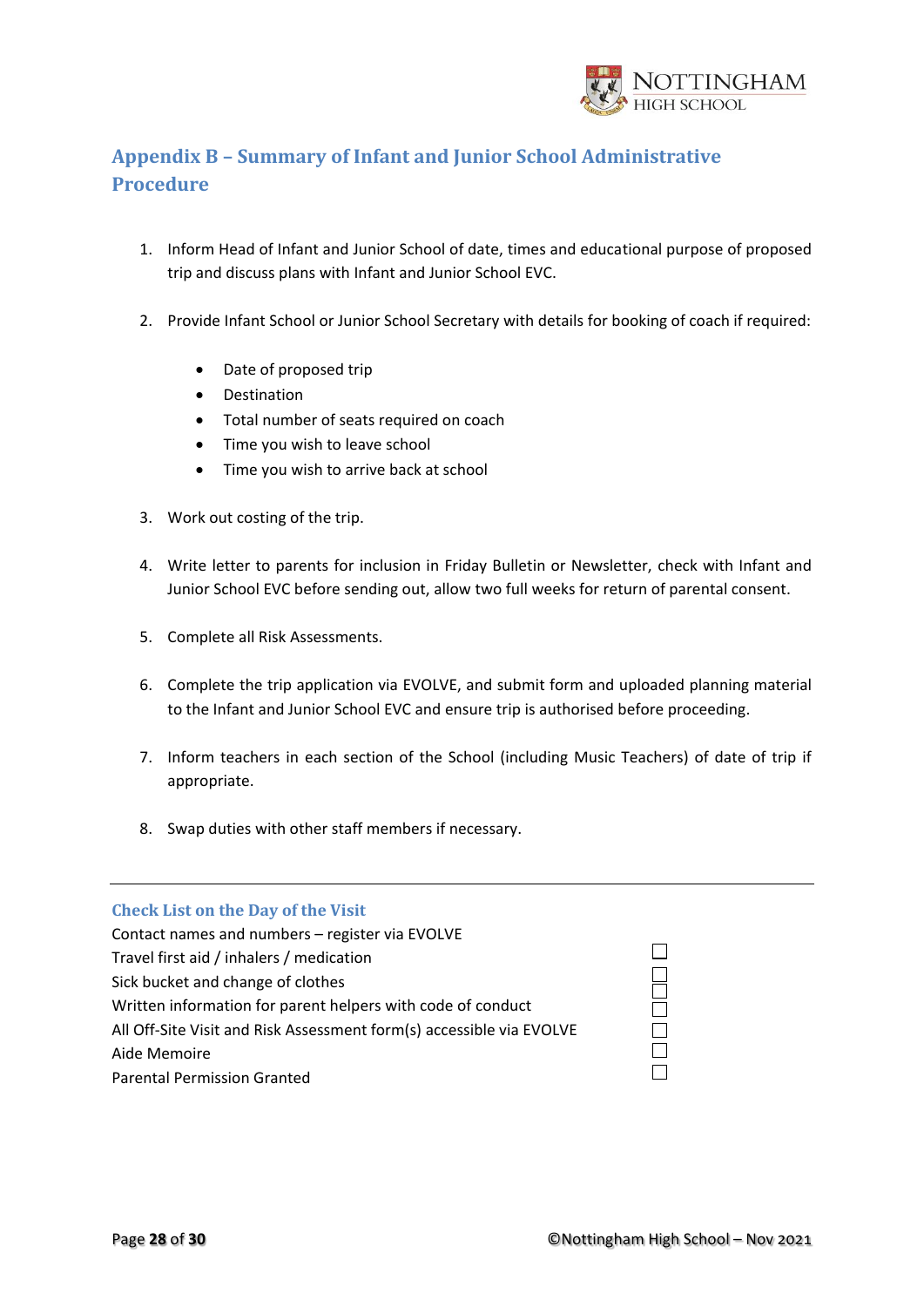

# <span id="page-28-0"></span>**Appendix C – A Checklist for Trip Leaders**

This is not an exhaustive list and not all points are relevant to all trips, but it is hopefully a useful resource in the planning of Off-Site Visits.

| $\mathbf{1}$   | Have you clearly identified the aims of the visit?                                           |  |
|----------------|----------------------------------------------------------------------------------------------|--|
| $\overline{2}$ | Is the visit appropriate to the age of the pupils?                                           |  |
| 3              | Does the visit conform to the School guidelines?                                             |  |
| 4              | Are the staff suitably qualified?                                                            |  |
| 5              | If using a provider, are they approved in line with School guidelines?                       |  |
| 6              | Do you know, or have you visited, the location?                                              |  |
| 7              | Do the adults in the party have the appropriate skills for the visit? Check this carefully   |  |
|                | and arrange suitable training and/or briefing.                                               |  |
| 8              | Safeguarding of pupils is paramount. Have any necessary vetting checks been carried out      |  |
|                | on adult supervision?                                                                        |  |
| 9              | Is the level of staffing sufficient for adequate supervision throughout? This will be        |  |
|                | determined by the type, level and duration of the activity, the requirements of the          |  |
|                | group, the experience and competence of the staff and venue, time of year and                |  |
|                | prevailing conditions.                                                                       |  |
| 10             | As leader, as you aware of, and comfortable with, your role?                                 |  |
| 11             | Are all supervising staff aware of, and comfortable with, their roles?                       |  |
| 12             | Are all helpers aware of, and comfortable with, their roles?                                 |  |
| 13             | Is insurance cover adequate, or is additional cover necessary?                               |  |
| 14             | Has a suitable risk assessment of planned activities been carried out?                       |  |
| 15             | Do you and the other staff know the pupils you are taking away?                              |  |
| 16             | Have you advised pupils in advance about your expectations of their behaviour? Are           |  |
|                | pupils aware of any rules? Have you identified and agreed with the pupils, staff and         |  |
|                | parents the sanctions available for unacceptable behaviour?                                  |  |
| 17             | Are pupils aware of the nature and purpose of the visit?                                     |  |
| 18             | Are parents aware of the nature and purpose of the visit and has written consent been        |  |
|                | obtained?                                                                                    |  |
| 19             | Have you issued relevant details; eg itinerary, kits lists etc?                              |  |
| 20             | Are you and other staff aware of relevant medical details of pupils? Has parental            |  |
|                | consent been obtained for named staff to administer specific                                 |  |
|                | medication/drugs/injections? Have named staff had the appropriate training?                  |  |
| 21             | Are you aware of any staff or helper medical conditions?                                     |  |
| 22             | Are you and/or staff able to administer first aid? Are you/other staff up-to-date and        |  |
|                | proficient? Do you have appropriate first aid kit?                                           |  |
| 23             | Have all special dietary requirements or allergies been planned for and dealt with?          |  |
| 24             | Have you considered the suitability and safety of the transport to be used? Is there an      |  |
|                | appropriate balance between time spent travelling and time on site?                          |  |
| 25             | Is there flexibility in the programme? Do you have a 'Plan B' for bad weather, staff illness |  |
|                | etc?                                                                                         |  |
| 26             | Do you have the emergency telephone number for the School Contact?                           |  |
| 27             | Are you aware of the appropriate action to be taken in the event of a major incident or      |  |
|                | accident which might invite media attention?                                                 |  |
| 28             | Will you need special information (such as tide times) and know where to obtain this         |  |
|                | information?                                                                                 |  |